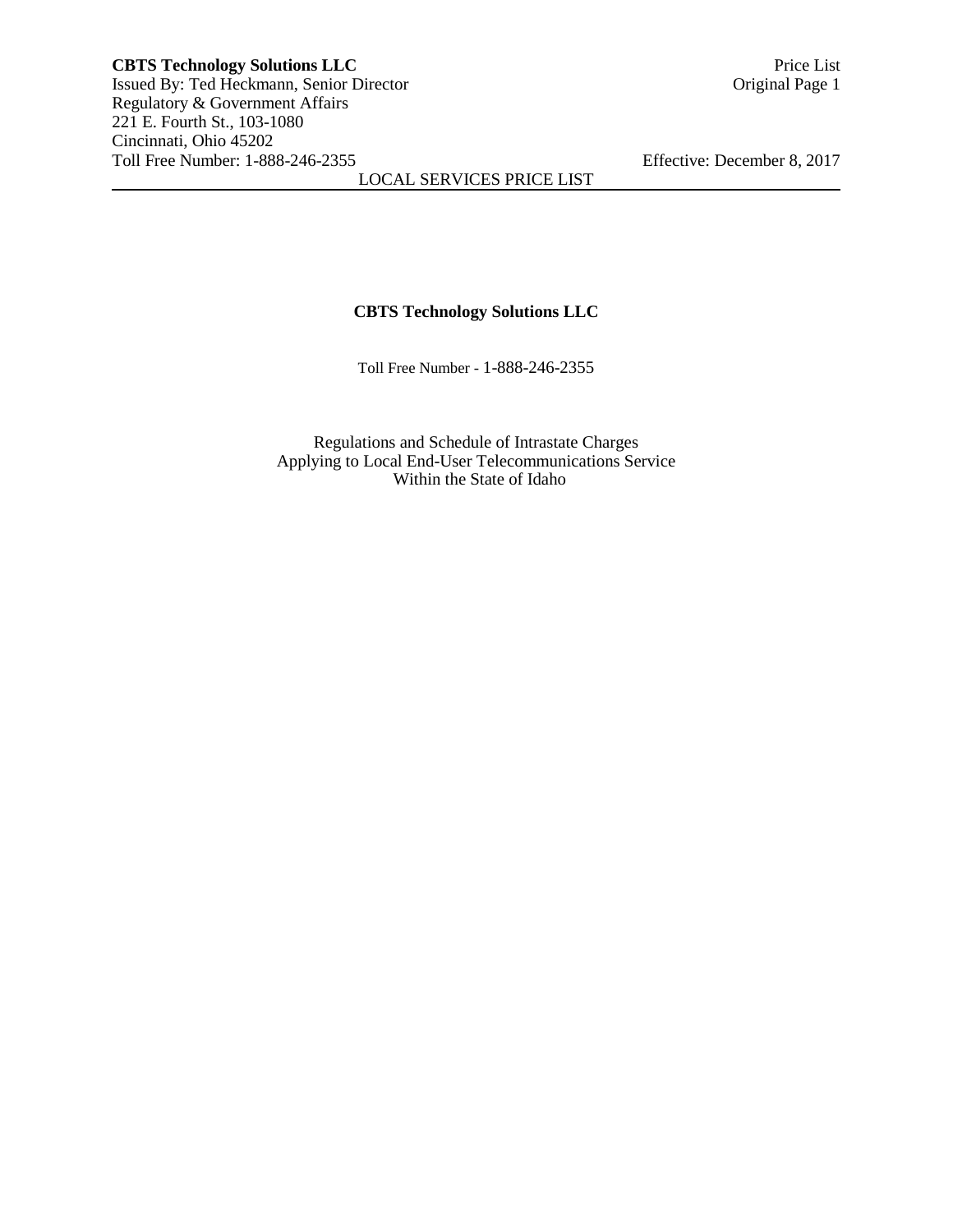# **TABLE OF CONTENTS**

# Page Number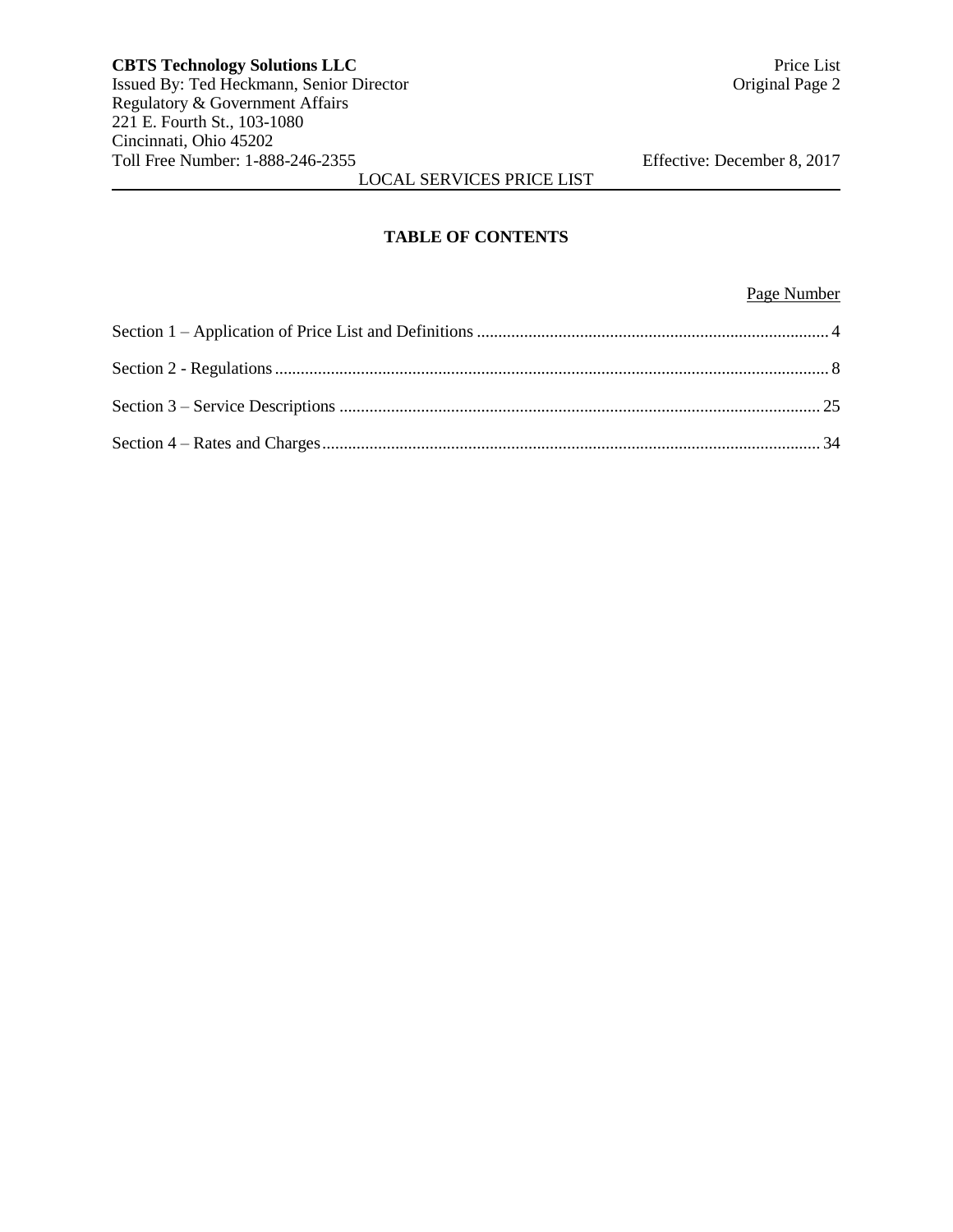# **EXPLANATION OF SYMBOLS**

The following symbols are used in this price list for the purpose indicated below:

- (C) Indicates a changed listing, rule, or condition, which may affect rates or charges
- (D) Indicates discontinued material, including a listing, rate, rule or condition
- (I) Indicates an increase
- (N) Indicates new material including listing, rate, rule or condition
- (R) Indicates a reduction
- (S) Indicates reissued matter
- (T) Indicates a change in wording of text, but not a change in rate, rule or condition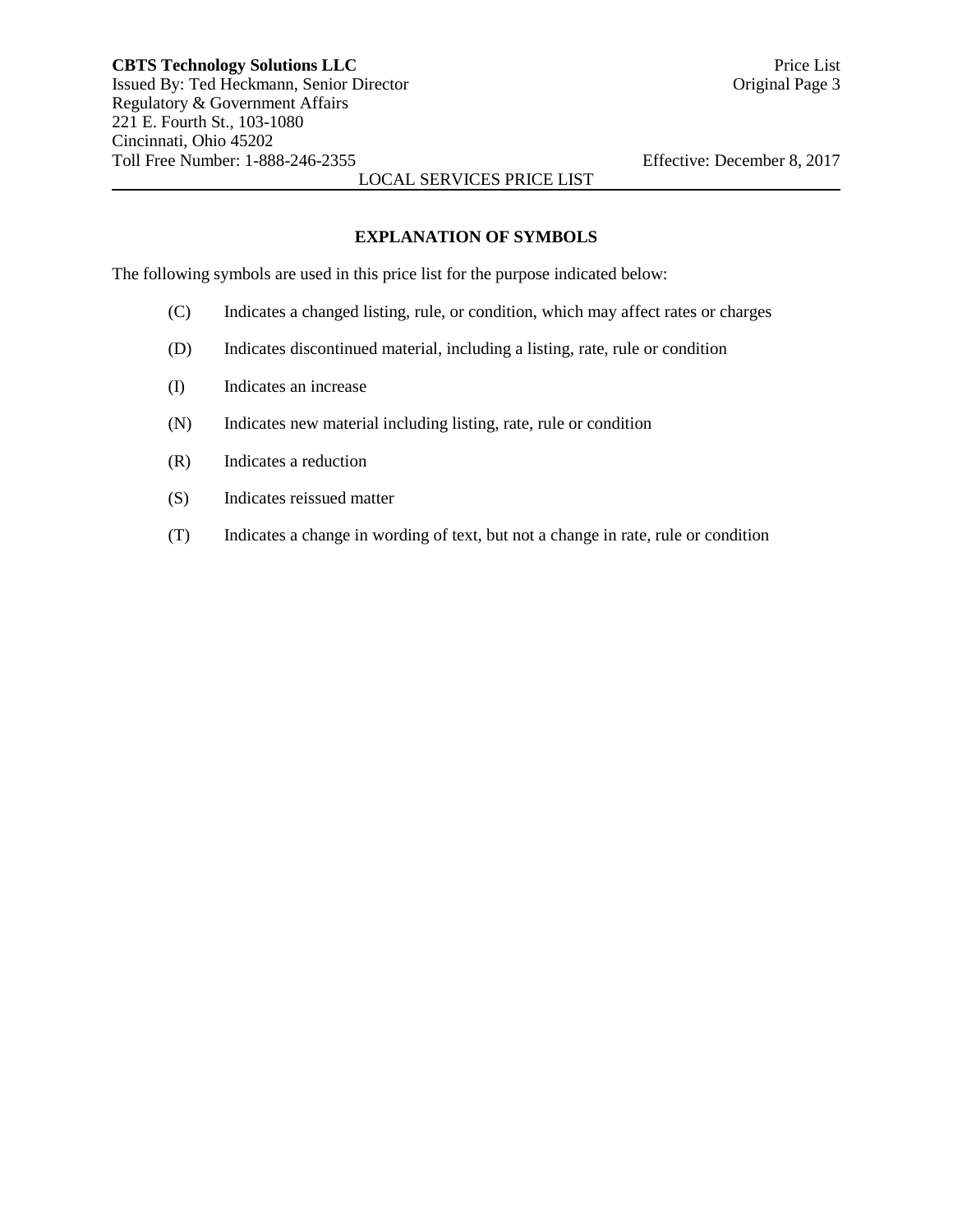#### **SECTION 1 - APPLICATION OF PRICE LIST AND DEFINITIONS**

1.1 Application of Price List

This price list sets forth the service offerings, rates, terms and conditions applicable to the furnishing of intrastate communications service by CBTS Technology Solutions LLC to nonresidential/commercial customers within the State of Idaho. Local exchange services will be provided in the service areas of the facilities-based Carriers with whom a resale agreement or interconnection agreement exists between such Carrier and CBTS Technology Solutions LLC. The services in this price list are provided to nonresidential/commercial customers.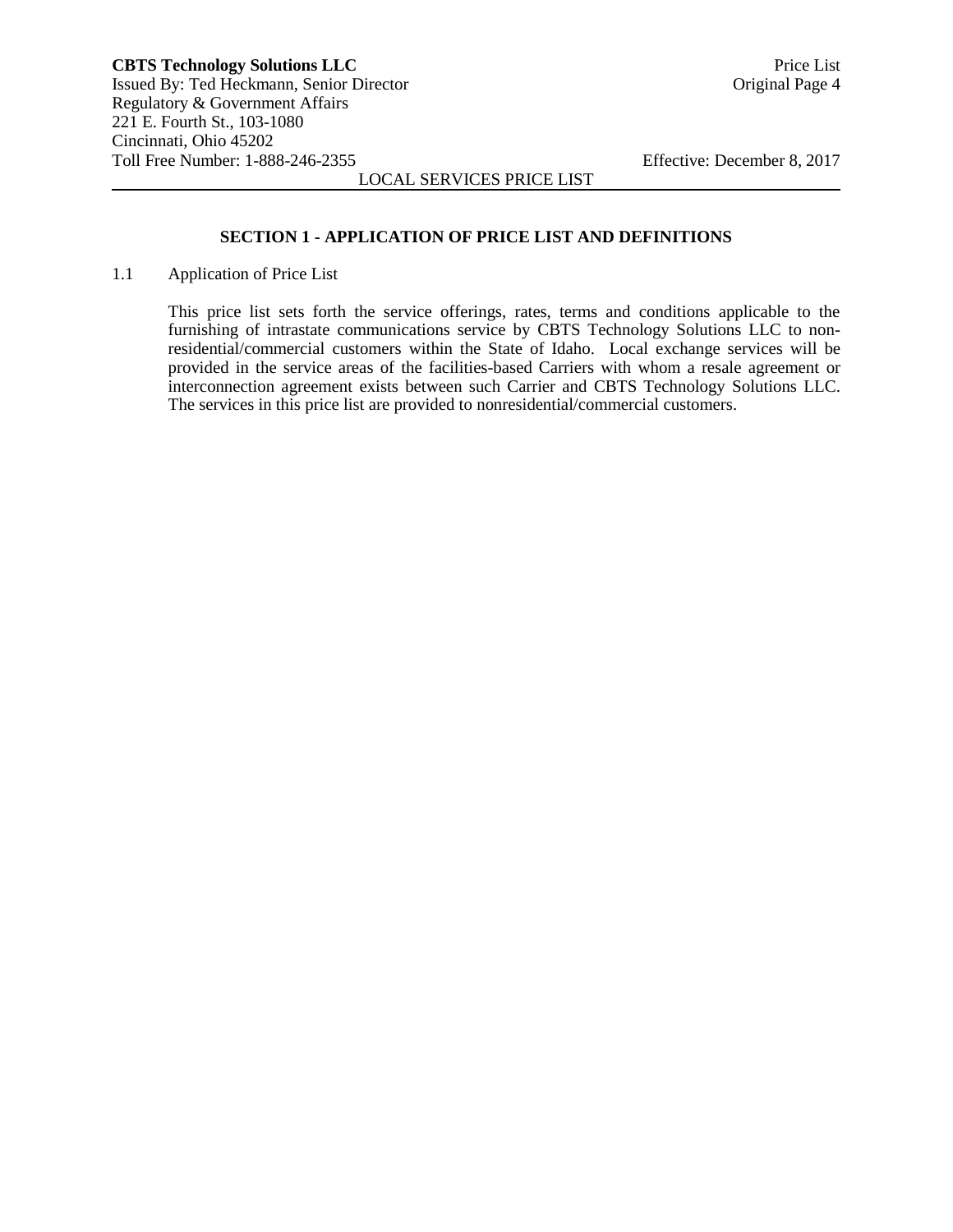## **SECTION 1 - APPLICATION OF PRICE LIST AND DEFINITIONS**

#### 1.2 Definitions

Certain terms used generally throughout this price list are defined as follows.

Carrier - Refers to the underlying provider whose facilities CBTS uses to furnish service.

Central Office - A switching unit in a telecommunications system providing service to the general public, that has the necessary equipment and operating arrangements for terminating and interconnecting lines and trunks.

Central Office Line - A circuit used within a central office to connect to an individual line or any type of trunk.

Company - CBTS Technology Solutions LLC (CBTS) which is the issuer of this price list. Also refers to the underlying provider whose facilities CBTS uses to furnish service.

Communication-Impaired Person - For purposes of this price list, the definition of impaired refers to persons with communication impairments, including hearing impaired, deaf, deaf/blind, or speech impaired persons whose impairment prevents them from communicating over the telephone without the aid of a telecommunications device for the deaf or text telephone (TDD/TTY).

Commission - The Idaho Public Utilities Commission.

Contract - The agreement between a customer and the Company under which facilities for the customer's use are furnished, in accordance with the provisions of this price list.

Customer or Subscriber - The person, firm, corporation or other entity that orders service and is responsible for the payment of charges and for compliance with the Company's price list regulations.

Directory Listing - The publication in the alphabetical directory of information pertaining to a customer's telephone number.

Individual Case Basis (ICB) - A service arrangement in which the regulations, rates and charges are developed based on the specific circumstances of the customer's situation

Initial Service Period - The minimum length of time a customer is obligated to pay for service whether or not the customer retains the service for the minimum length of time. Unless stated otherwise in this price list, the minimum period is 30 days.

Local Calling - A completed call or telephonic communication between a calling station and any other station within the local service area of the calling station.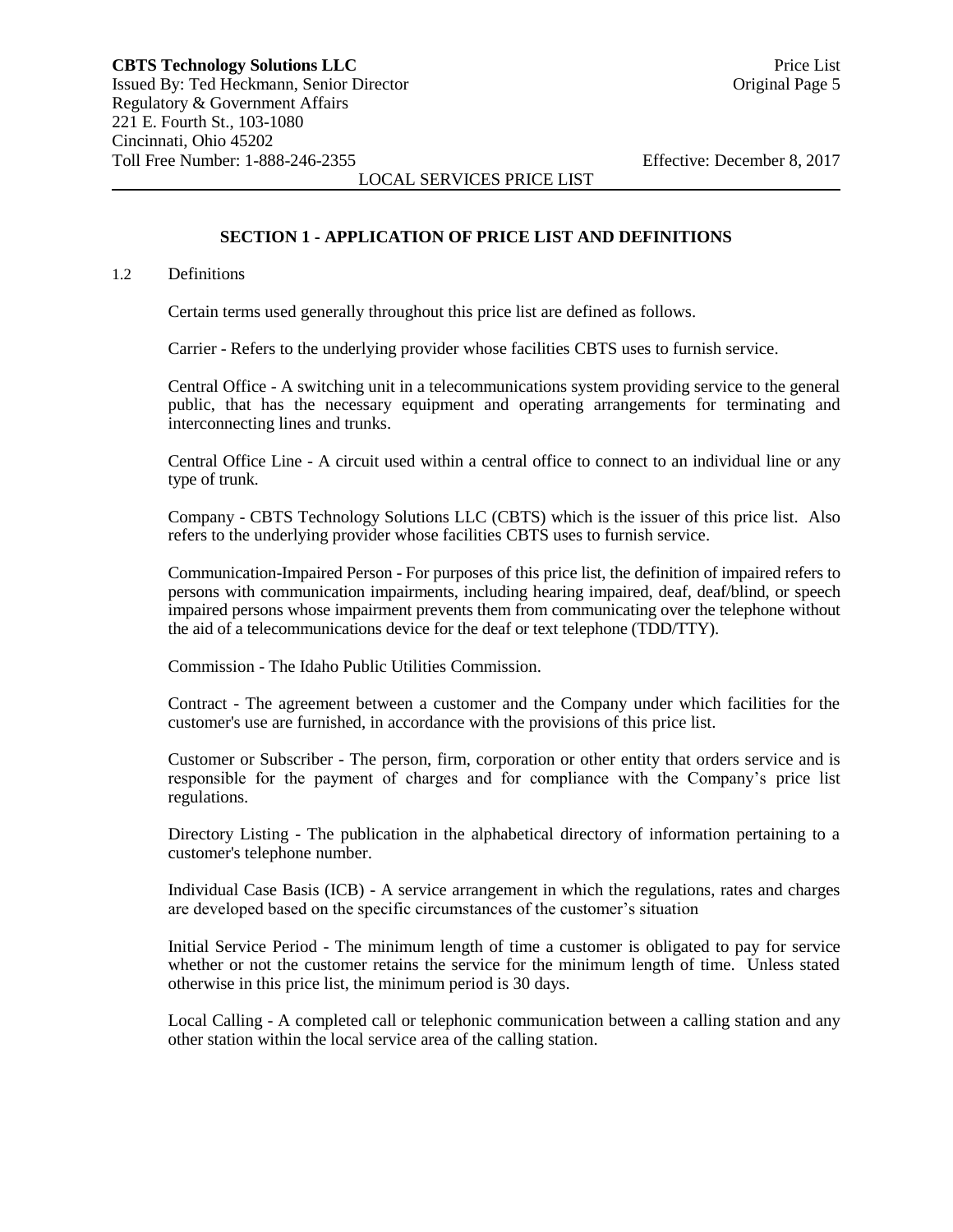# **SECTION 1 - APPLICATION OF PRICE LIST AND DEFINITIONS (CONT'D.)**

LOCAL SERVICES PRICE LIST

1.2 Definitions (Cont'd.)

Local Exchange Service - Telephone service furnished between points located within an area where there is no toll charge. Unless otherwise specified, local calling areas in this price list shall be the same as the local calling areas of the facilities-based Carriers with whom a resale agreement exists between such Carrier and CBTS Technology Solutions LLC.

Nonrecurring Charges - The one-time initial charges for service or facilities, including but not limited to charges for construction, installation, or special fees.

Recurring Charges - The monthly charges to the customer for services, facilities and equipment, which continue on the agreed upon duration of the service.

Service Commencement Date - The first day following the date on which the Company notifies the customer that the requested service or facility is available for use. This will be no later than five days following the request, unless extended by the customer's refusal to accept service which does not conform to standards set forth in the service order or this price list, in which case the Service Commencement Date is the date of the customer's acceptance of service. The parties may mutually agree on a substitute Service Commencement Date.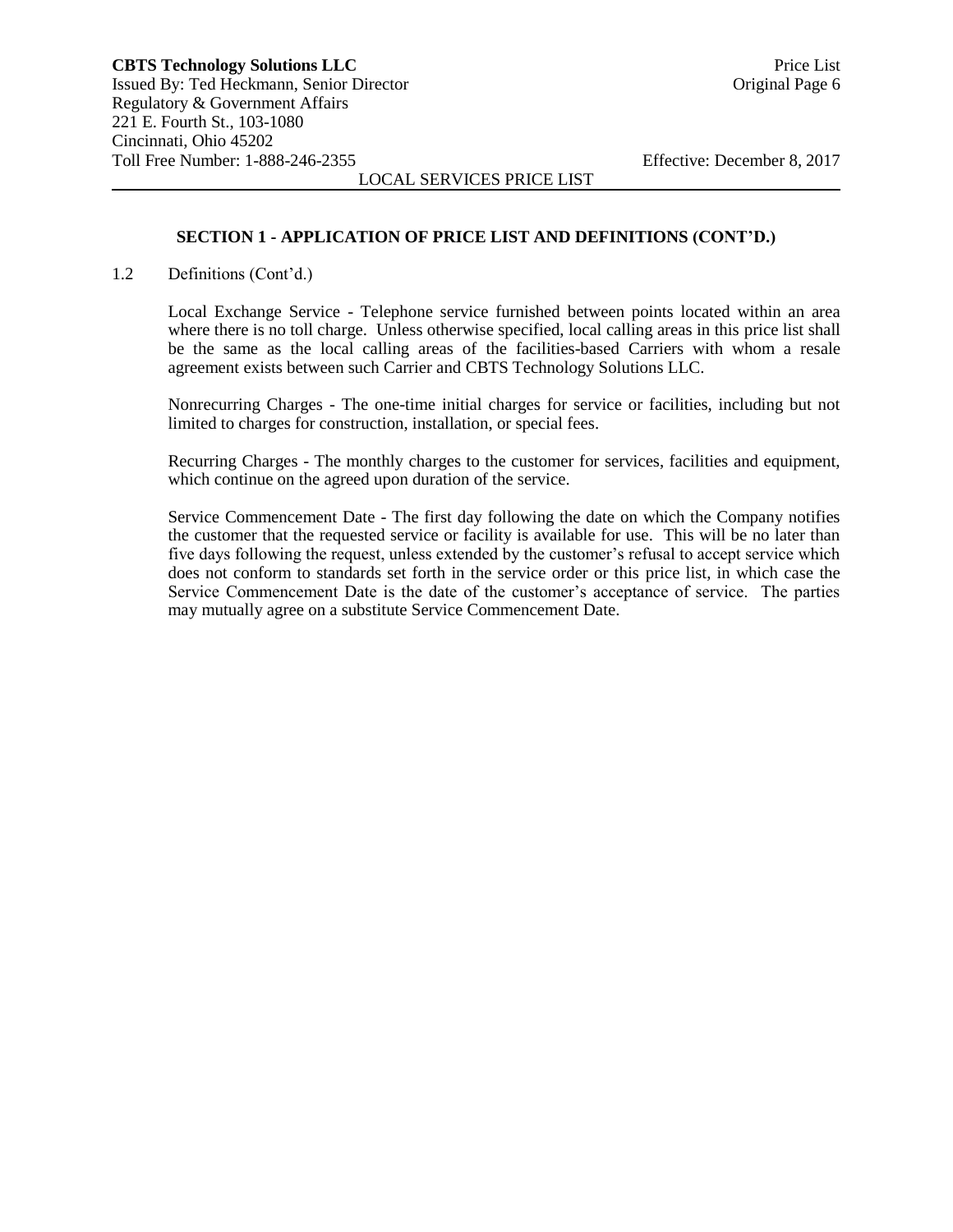## **SECTION 1 - APPLICATION OF PRICE LIST AND DEFINITIONS (CONT'D.)**

#### 1.3 Availability

The furnishing of service under this price list is subject to the availability on a continuing basis of all the necessary facilities and is limited to the capacity of the Company's facilities to furnish service from time to time as required at the sole discretion of the Company.

The Company shall not be liable for any act or omission of any other company or companies furnishing a portion of the service, or for damages associated with service, channels, or equipment which it does not furnish, or for damages which result from the operation of Customer-provided systems, equipment, facilities or services which are interconnected with Company services.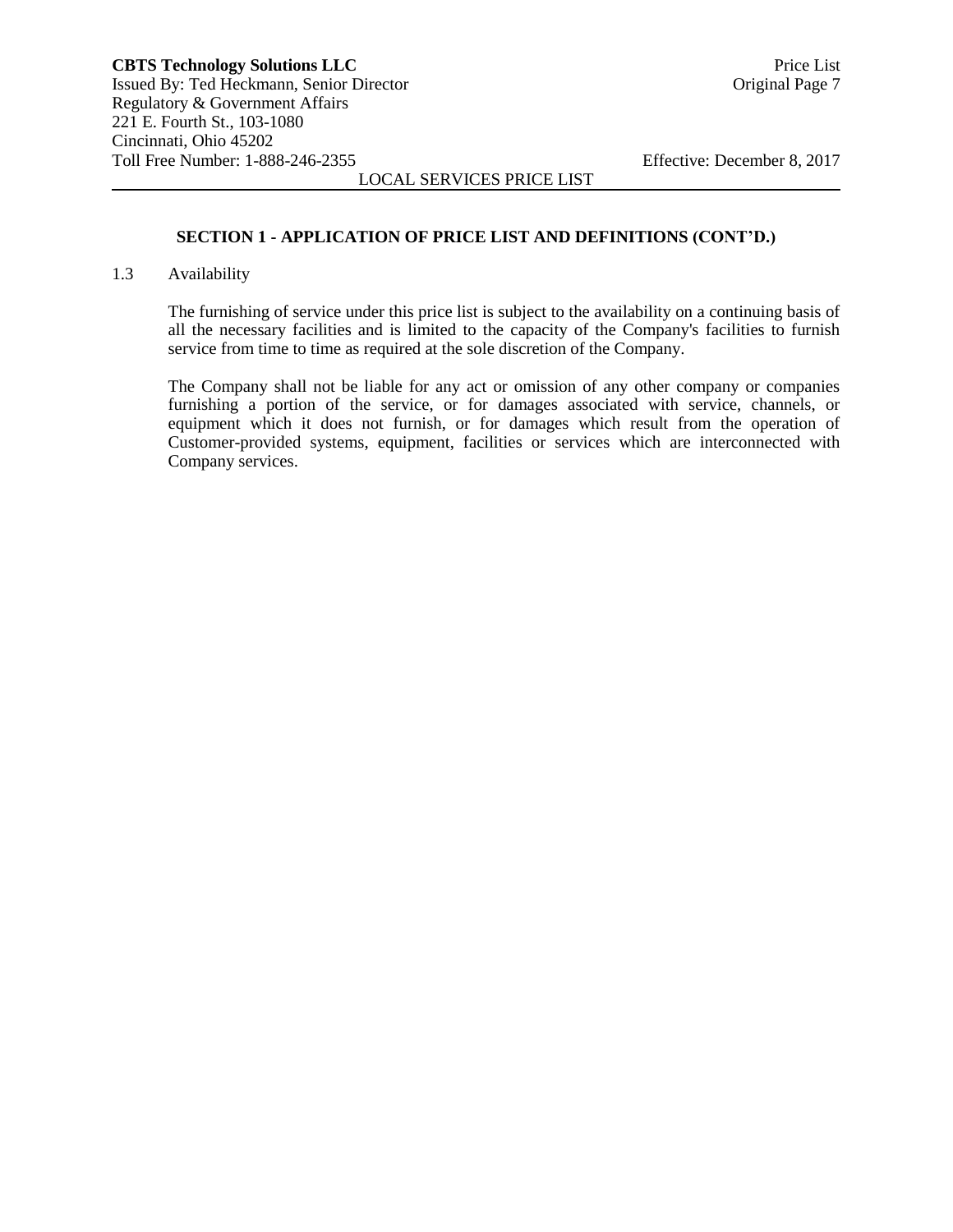#### **SECTION 2 - REGULATIONS**

#### 2.1 General

- 2.1.1 The regulations in Section 2 apply to all services contained within this price list unless otherwise noted.
- 2.1.2 Revisions to this price list which affect neither the service to subscribers (customers) nor the rate, classification, or charge to subscribers (customers) are authorized without further Order of the Commission. These revisions will be made in accordance with the Order granting such authority.

Such revisions include:

- a. Additions, deletions, corrections or rearrangements of items listed under Table of Contents, Index, Explanation of Symbols, and Explanation of Abbreviations;
- b. Rearrangements or corrections in paragraph references, headings, or numerical designations; and
- c. Changes to reflect revisions in names of other companies and in the names of exchanges of other companies approved by this Commission in connection with applications filed by other telephone companies.

Each revision will be effective on the date to be shown on the revised price list sheets covering the changes, the effective date to be one day after the date of filing copies of the revised sheets with the Commission.

2.1.3 A move to a different continuous property is charged for as new installation of service. A new initial period applies at the new location and a termination charge applies at the old location, except as provided for elsewhere in this price list, if the move occurs prior to the expiration of the initial service period.

#### 2.2 Obligation and Liability of Company

2.2.1 Liability Limitations

Approval of language contained in this price list by the Commission does not constitute a determination by the Commission that the limitation of liability imposed by the Company should be upheld in a court of law. Approval by the Commission merely recognizes that since it is a court's responsibility to adjudicate negligence and consequent damage claims, it is also the court's responsibility to determine the validity of any exculpatory clauses.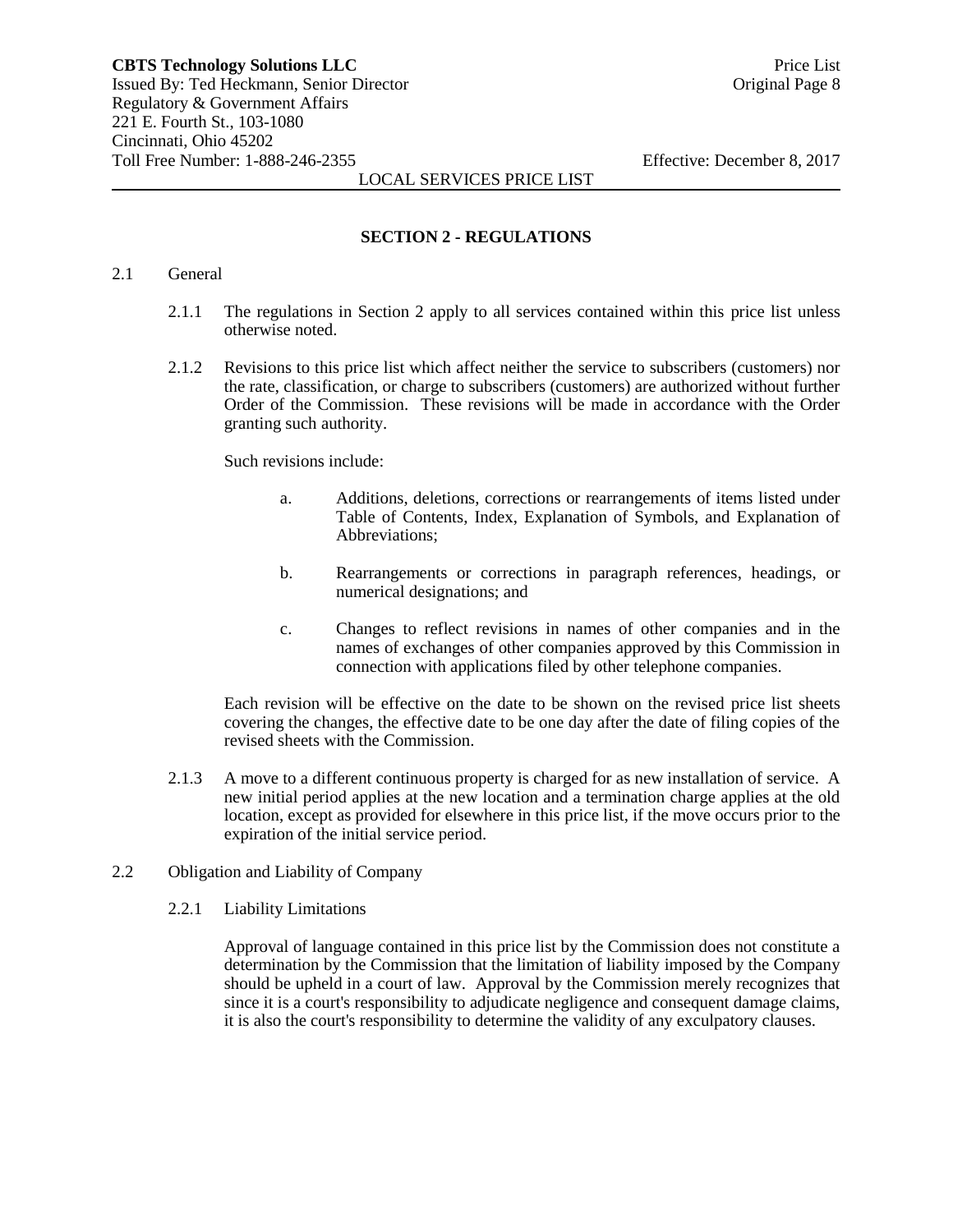## **SECTION 2 – REGULATIONS (CONT'D.)**

- 2.2 Obligation and Liability of Company (Cont'd.)
	- 2.2.2 Availability of Facilities

The Company's obligation to furnish service or to continue to furnish service is dependent on its ability to obtain, retain, and maintain without unreasonable expense suitable rights and facilities, and to provide for the installation of those facilities required incident to the furnishing and maintenance of that service.

2.2.3 Service Irregularities and Interruptions

In the event of an interruption to service which is not due to the negligence or willful act of the customer, there will be allowed a prorate adjustment of the monthly charges involved, for the service and facilities rendered useless and inoperative by reason of the interruption, during the time said interruption continues in excess of twenty-four hours from the time it is reported to the Telephone Company or detected by the Company. For the purpose of administering this regulation, every month is considered to have thirty days.

For the purpose of applying this provision, the word "interruption" shall mean the inability to complete calls; incoming, outgoing, or both. "Interruption" does not include, and no credit allowance shall be given for service difficulties such as slow dial tone, busy circuits, or other network and/or switching capacity shortages. Nor shall the credit allowance apply where service is interrupted by the negligence or willful act of the customer or the failure of facilities provided by the customer, or unlawful or improper use of the facilities or service.

No credit allowance will be made for interruptions due to electric power failure, where by the provisions of this price list, the customer is responsible for providing electric power.

The liability of the Company for damages arising out of mistakes, omissions, interruptions, delays or errors, or defects in transmission occurring in the course of furnishing service or facilities, and not caused by the negligence of the customer, or of the Company in failing to maintain proper standards of maintenance and operation and to exercise reasonable supervision, will in no event exceed an amount equivalent to the proportionate charge to the customer for the period of service during which the mistake, omission, interruption, delay or error, or defect in transmission occurs.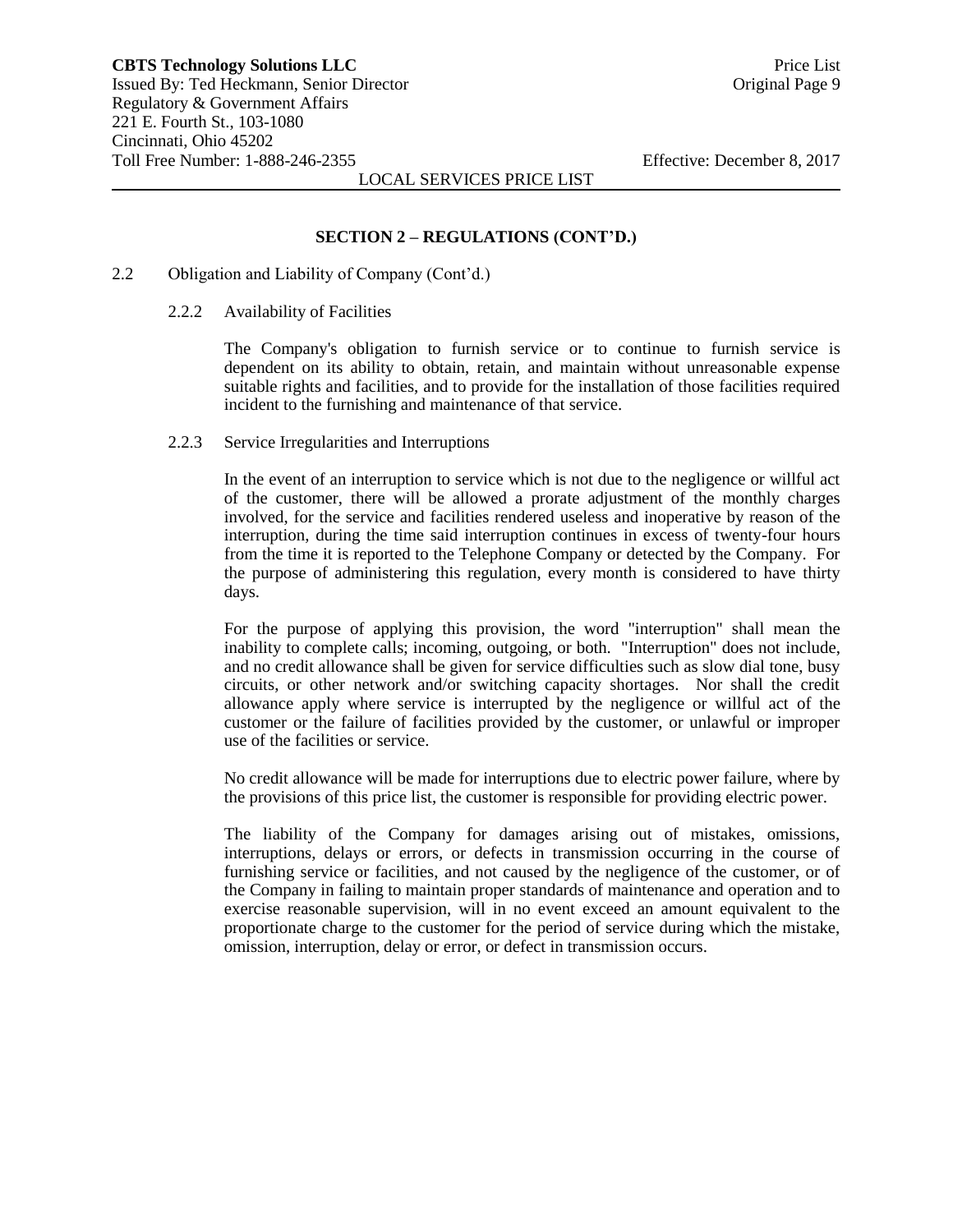#### **SECTION 2 – REGULATIONS (CONT'D.)**

- 2.2 Obligation and Liability of Company (Cont'd.)
	- 2.2.3 Service Irregularities and Interruptions (Cont'd.)

The customer indemnifies and saves the Company harmless against claims for libel, slander, or infringement of copyright arising from the material transmitted over its facilities; against claims for infringement of patents arising from combining with, or using in connection with, facilities of the Company, apparatus and systems of the customer; and against all other claims arising out of any act or omission of the customer in connection with the facilities provided by the Company; and against any and all losses from damage to the customer's facilities or equipment attached or connected to facilities furnished by the Company.

2.24 Transmitting Messages

The Company does not undertake to transmit messages but offers the use of its facilities for communications between its customers.

2.2.5 Use of Connecting Company Lines

When the lines of other companies are used in establishing connections to points not reached by the Company's lines, the Company is not liable for any act or omission of the other company or companies.

2.2.6. Defacement of Premises

The Company is not liable for any defacement or damage to the customer's premises resulting from the existence of the Company's equipment and associated wiring on such premises, or from the installation or removal thereof, when such defacement or damage is not the result of the Company's negligence.

When the customer is a tenant and requests an installation that could, in the opinion of the Company, result in damage to the property of the owner, the customer must obtain, prior to installation, a written release from the owner or his authorized agent absolving the Company of liability.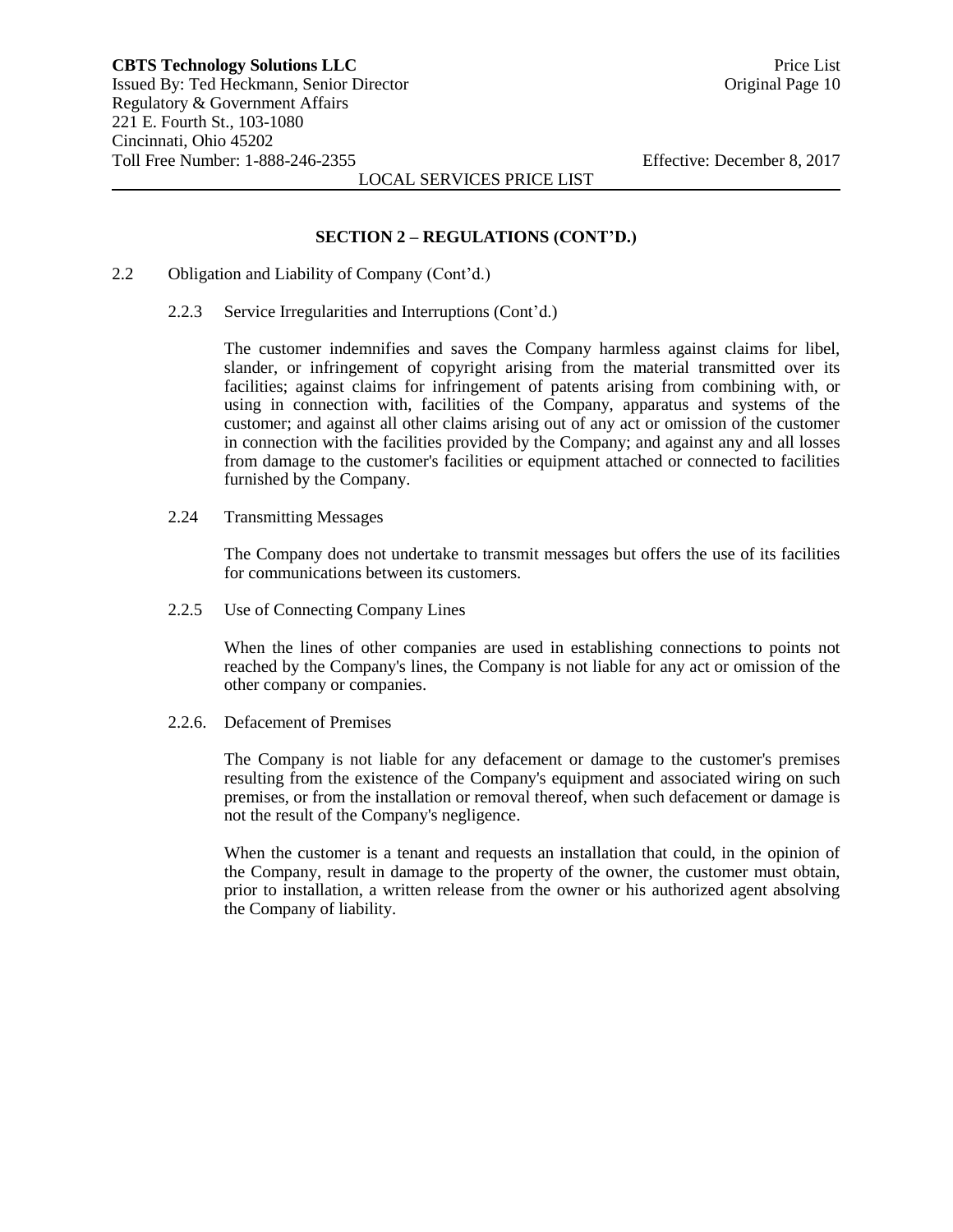#### **SECTION 2 – REGULATIONS (CONT'D.)**

- 2.2 Obligation and Liability of Company (Cont'd.)
	- 2.2.7 Special Construction

Subject to the agreement of the Company and to all of the regulations contained in this price list, special construction of facilities may be undertaken on a reasonable efforts basis at the request of the Customer. Special construction is that construction undertaken:

- a. where facilities are not presently available, and there is no other requirement for the facilities so constructed;
- b. of a type other than that which the Company would normally utilize in the furnishing of its services;
- c. over a route other than that which the Company would normally utilize in the furnishing of its services
- d. in a quantity greater than that which the Company would normally construct;
- e. on an expedited basis;

;

- f. on a temporary basis until permanent facilities are available;
- g. involving abnormal costs; or
- h. in advance of its normal construction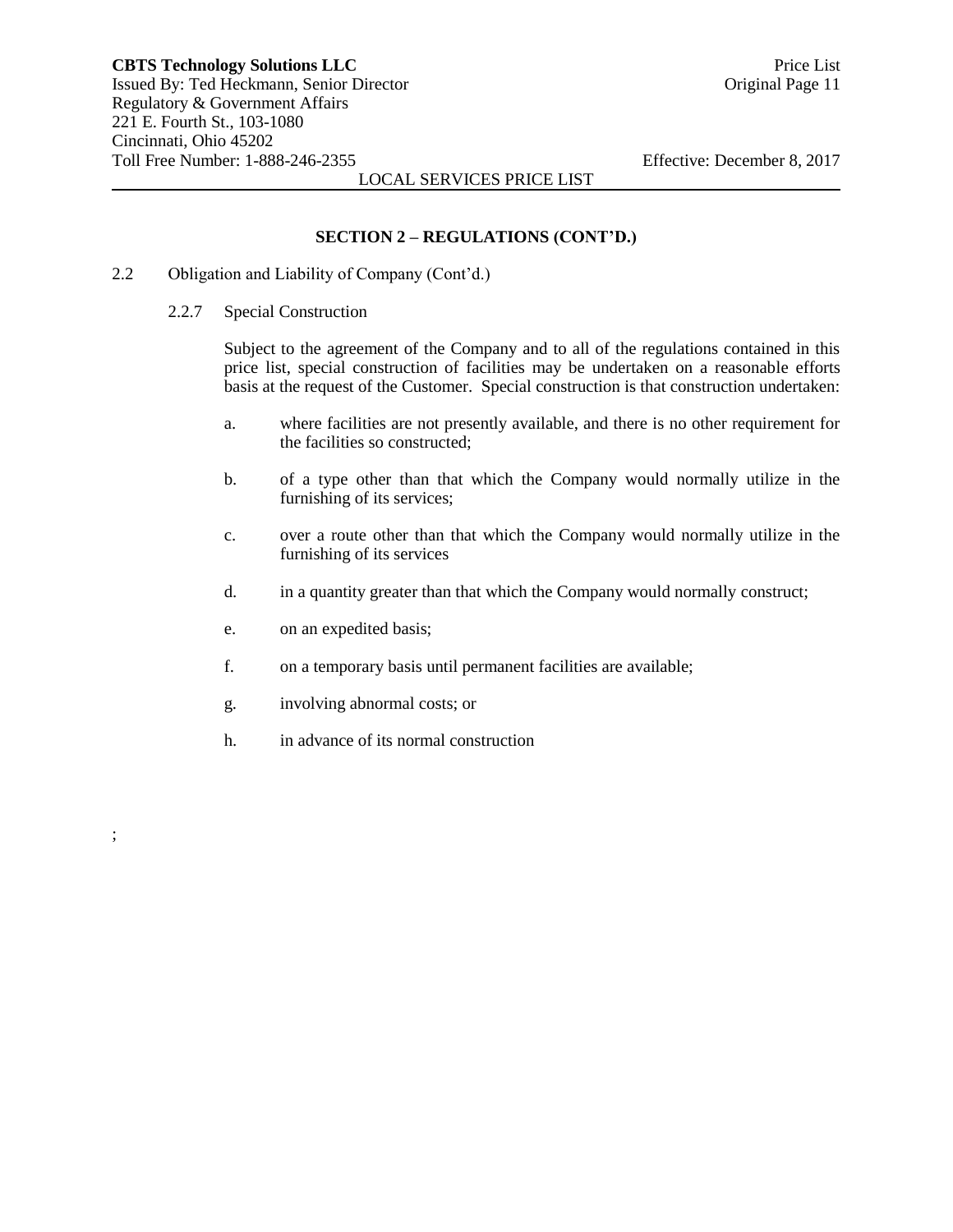# **SECTION 2 – REGULATIONS (CONT'D.)**

- 2.3 Use of Service and Facilities
	- 1. Ownership and Use of Service and Equipment
		- a. General

Equipment and lines furnished by the Company on the premises of a customer are the property of the Company, whose agents and employees have the right to enter the premises at any reasonable hour for the purpose of installing, inspecting, maintaining, or repairing the equipment and lines, or upon termination of the service, for the purpose of removing the equipment or lines.

Equipment furnished by the Company must, upon termination of service for any cause whatsoever, be returned to it in good condition, except for reasonable wear and tear.

Customer-provided equipment or protective circuitry may be connected to the telecommunications network in accordance with provisions of the Federal Communications Commission's registration program, as are now in effect or may become effective.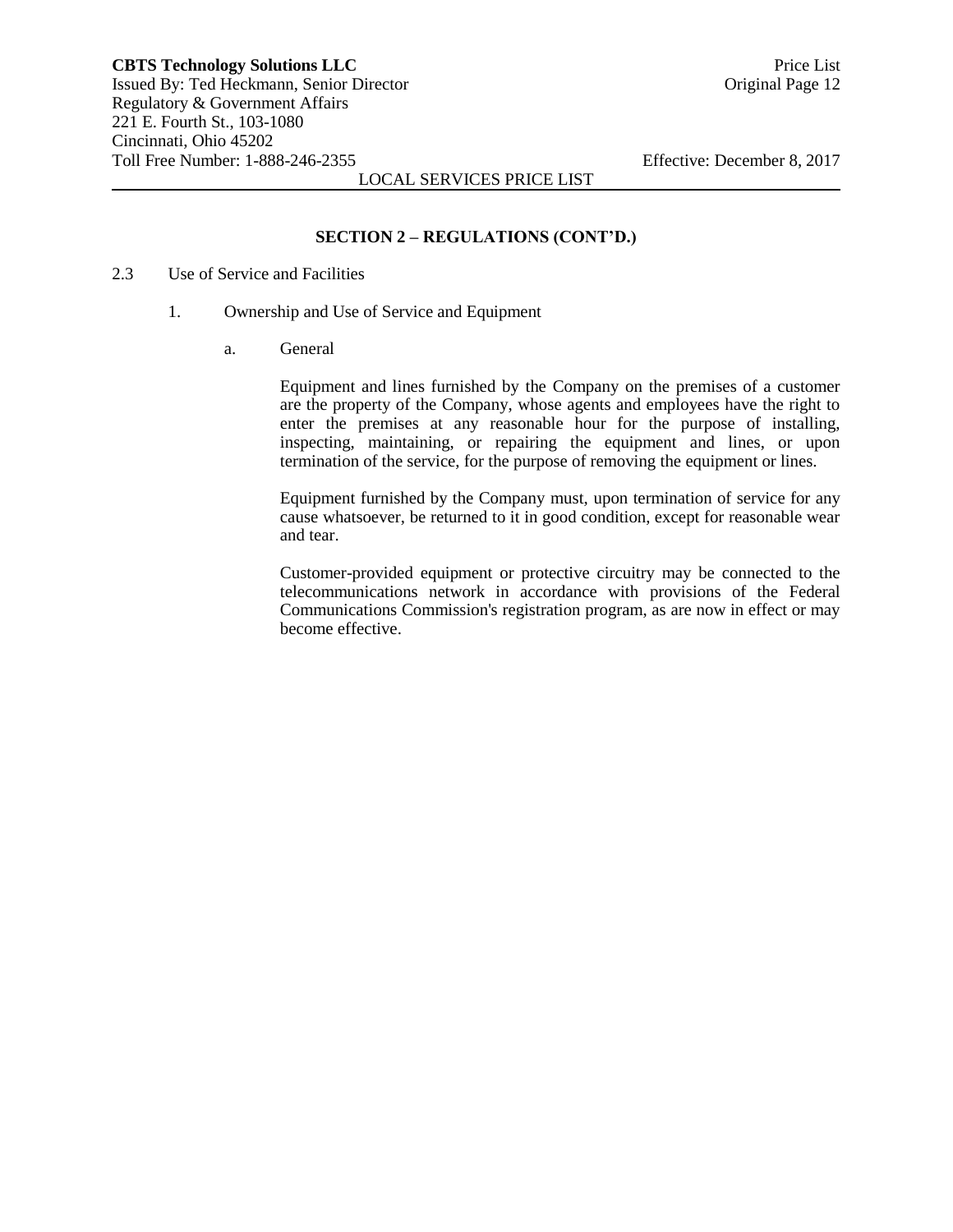#### **SECTION 2 – REGULATIONS (CONT'D.)**

- 2.3 Use of Service and Facilities (Cont'd.)
	- 2. Connections of Customer-Provided Terminal Equipment and Communications Systems
		- a. General Provisions
			- 1. General

Customer-provided terminal equipment and communications systems may be connected at the customer's premises to telecommunications services furnished by the Company, where the connections are made in accordance with the provisions of Part 68 of the Federal Communications Commission's (FCC's) Rules and Regulations, and any Company price lists.

2. Responsibility of the Customer

The customer is responsible for the installation, operation and maintenance of any customer-provided terminal equipment or communications system. No customer-provided terminal equipment or communications systems or combinations thereof may require change in or alteration of the equipment or services of the Company, cause electrical hazards to Company personnel, damage to Company equipment, malfunction of Company billing equipment, or degradation of service to persons other than the user of the subject terminal equipment or communications system, the calling or called party. Upon notice from the Company that customer-provided terminal equipment or communications system is causing such a hazard, damage, malfunction or degradation of service, the customer must make whatever changes are necessary to remove or prevent the hazard, damage, malfunction or degradation of service.

The customer is responsible for the payment of a Maintenance of Service Charge as provided in Section 2, Paragraph 6 of this price list for visits by a Company employee to the customer's premises when a service difficulty or trouble report results from the use of customer-provided terminal equipment or communications system.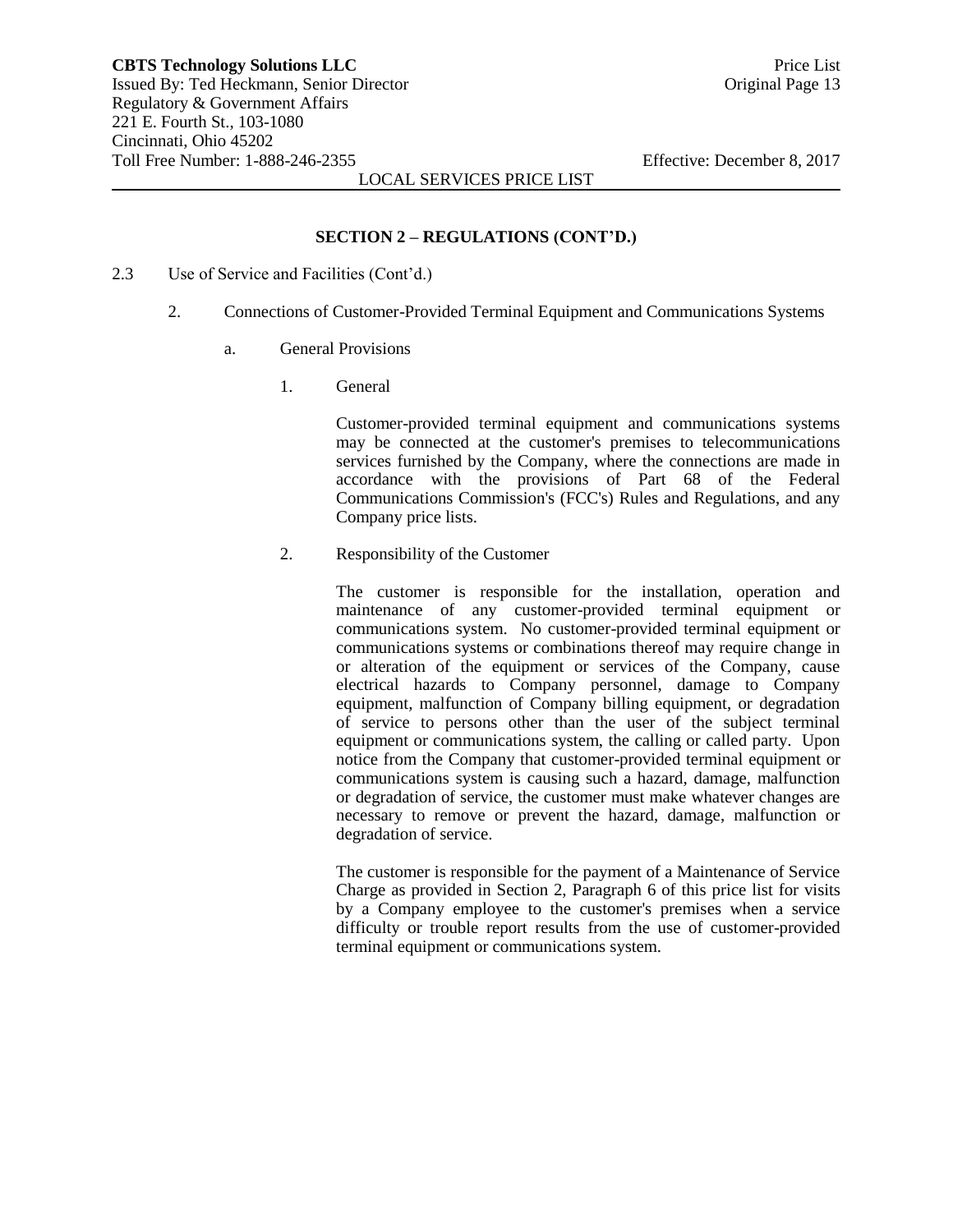## **SECTION 2 – REGULATIONS (CONT'D.)**

- 2.3 Use of Service and Facilities (Cont'd.)
	- 2. Connections of Customer-Provided Terminal Equipment and Communications Systems (Cont'd.))
		- a. General Provisions (Cont'd.)
			- 3. Responsibility of The Company

Telecommunications services are not represented as adapted to the use of customer-provided terminal equipment or communications systems. Where customer-provided terminal equipment or communications systems are used with telecommunications services, the responsibility of the Company is limited to furnishing service components suitable for telecommunications services and to the maintenance and operation of service components in a proper manner for those services. Subject to this responsibility, the Company is not responsible for (1) the throughtransmission of signals generated by the customer-provided terminal equipment or communications systems, or for the quality of, or defects in this transmission; or (2) the reception of signals by customer-provided terminal equipment or communications systems; or (3) address signaling, where this signaling is performed by customer-provided signaling equipment.

At the customer's request, the Company will provide the interface parameters needed to permit customer-provided terminal equipment to operate properly with the Company's telecommunications services.

The Company may make changes in its telecommunications services, equipment, operations or procedures, where these changes are consistent with Part 68 of the FCC's Rules and Regulations. If changes made by the Company can be reasonably expected to render any customer's communications system or terminal equipment incompatible with telecommunications services, or require modification or alteration of the customer-provided communications systems or terminal equipment, or otherwise materially affect its use or performance, the customer will be given adequate notice of the changes in writing, to allow the customer an opportunity to maintain uninterrupted service.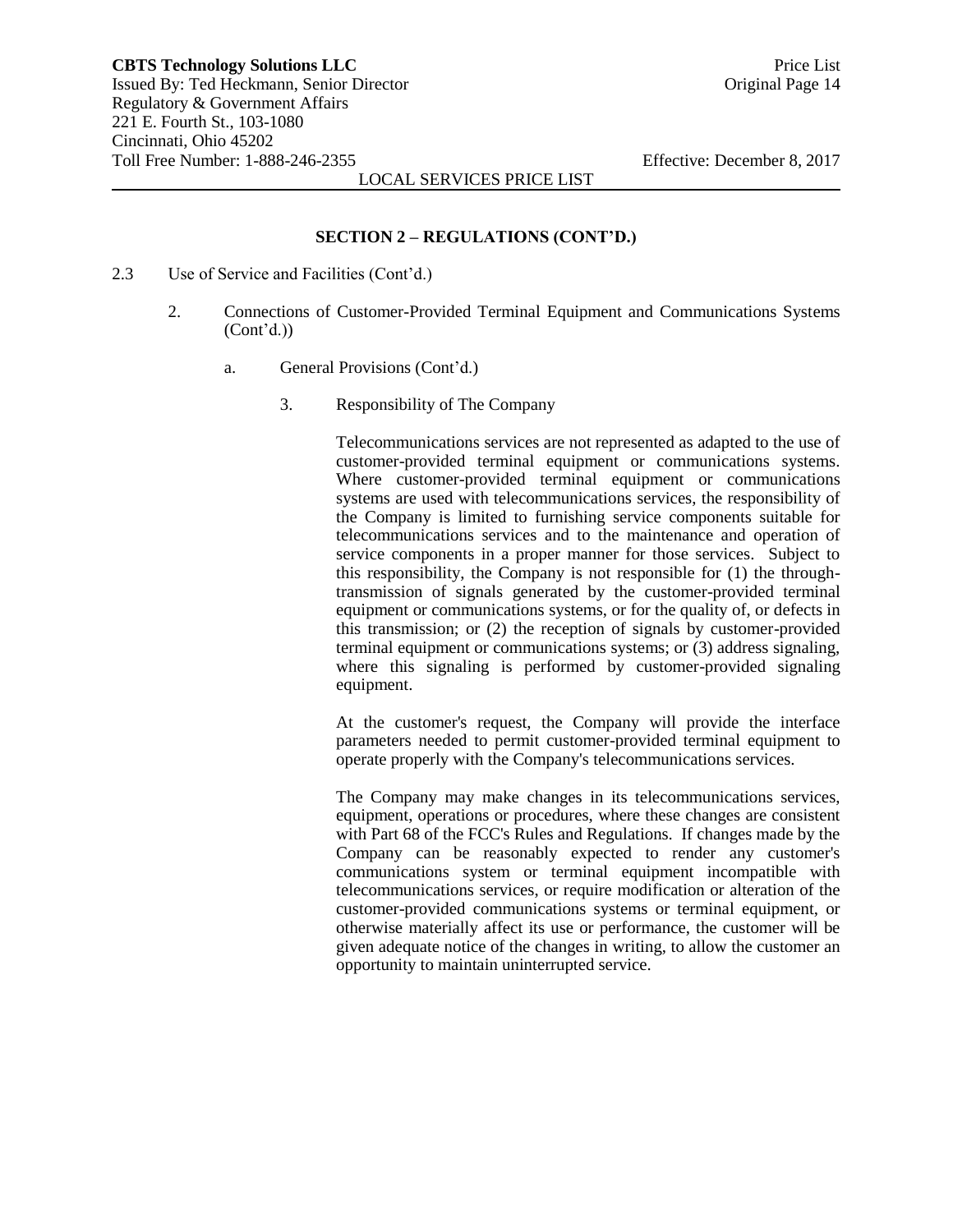# **SECTION 2 – REGULATIONS (CONT'D.)**

- 2.3 Use of Service and Facilities (Cont'd.)
	- 2. Connections of Customer-Provided Terminal Equipment and Communications Systems (Cont'd.)
		- a. General Provisions (Cont'd.)
			- 4. Recording of Two-Way Telephone Conversations

The recording of two-way telephone conversations is governed by state and federal laws and regulations.

- 5. Violation of Regulations
	- a. When any customer-provided terminal equipment or communications system is used with telecommunications services in violation of any of the provisions in this Section 2, the Company will take whatever immediate action is necessary for the protection of the telecommunications network and Company employees, and will promptly notify the customer of the violation.

The customer must discontinue use of the terminal equipment or communications system or correct the violation and must confirm in writing to the Company within 10 days, following the receipt of written notice from the Company, that such use has ceased or that the violation has been corrected. Failure of the customer to discontinue such use or to correct the violation and to give the required written confirmation to the Company within the time stated above will result in suspension of the customer's service until the customer complies with the provisions of this price list.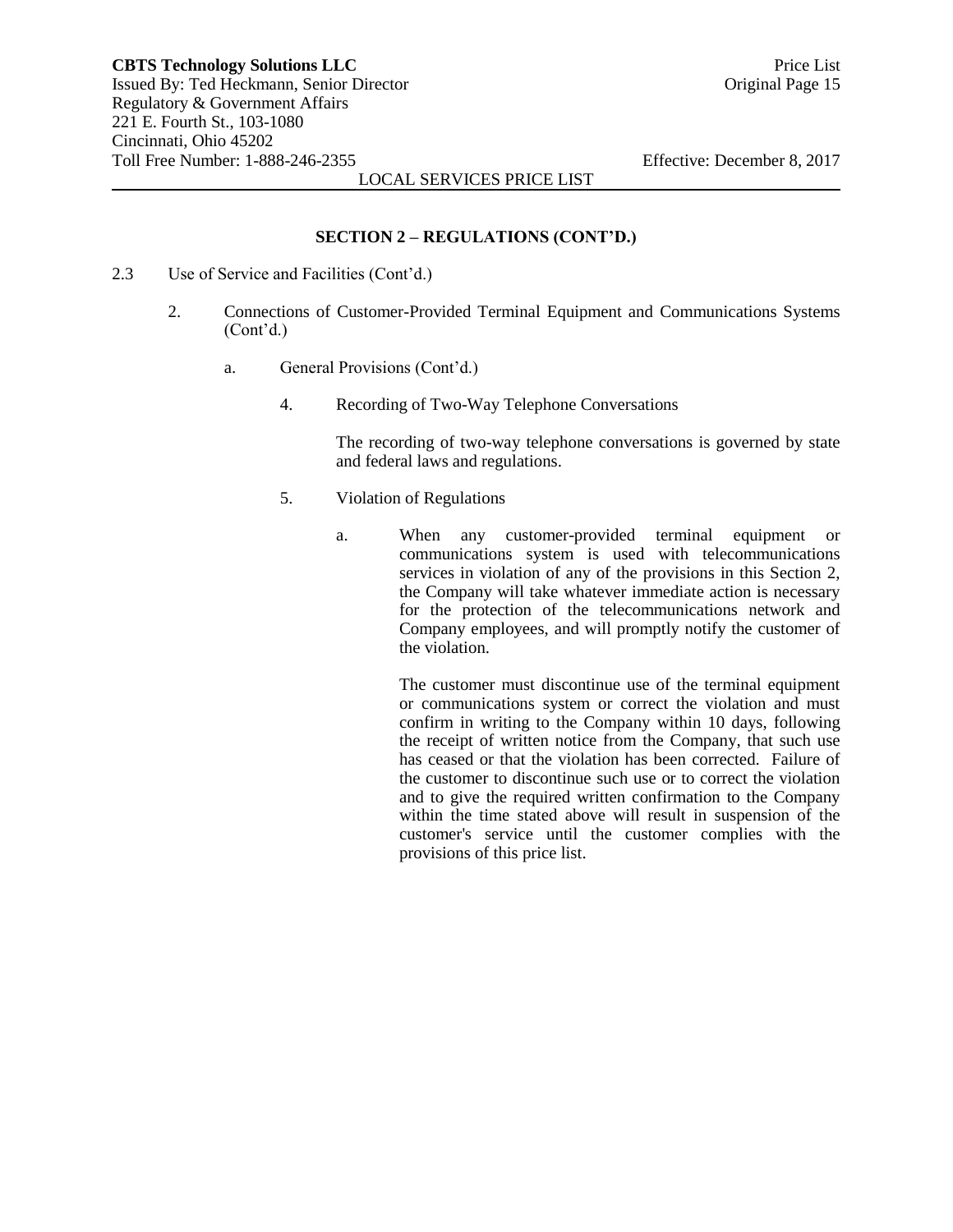# **SECTION 2 – REGULATIONS (CONT'D.)**

- 2.3 Use of Service and Facilities (Cont'd.)
	- 2. Connections of Customer-Provided Terminal Equipment and Communications Systems  $(Cont<sup>2</sup>d.)$ 
		- a. General Provisions (Cont'd.)
			- 5. Violation of Regulations (Cont'd.)
				- b. Connections of Registered Equipment

The term "Registered Equipment" denotes equipment which complies with and has been approved within the registration provisions of FCC Part 68.

Customer-provided registered terminal equipment, registered protective circuitry, and registered communications systems may be directly connected to the telecommunications network at the customer premises, subject to FCC Part 68.

c. Premises Wiring Associated with Registered Communications Systems

> Premises wiring is wiring which connects separately-housed equipment entities or system components to one another, or wiring which connects an equipment entity or system component with the telephone network interface or demarcation point not within an equipment housing. All premises wiring, whether fully protected or unprotected, must be installed in compliance with FCC Part 68.

> Customers who intend to connect premises wiring other than fully protected to the telephone network must give advance notice to the Company in accordance with the procedures specified in FCC Part 68 or as otherwise authorized by the FCC.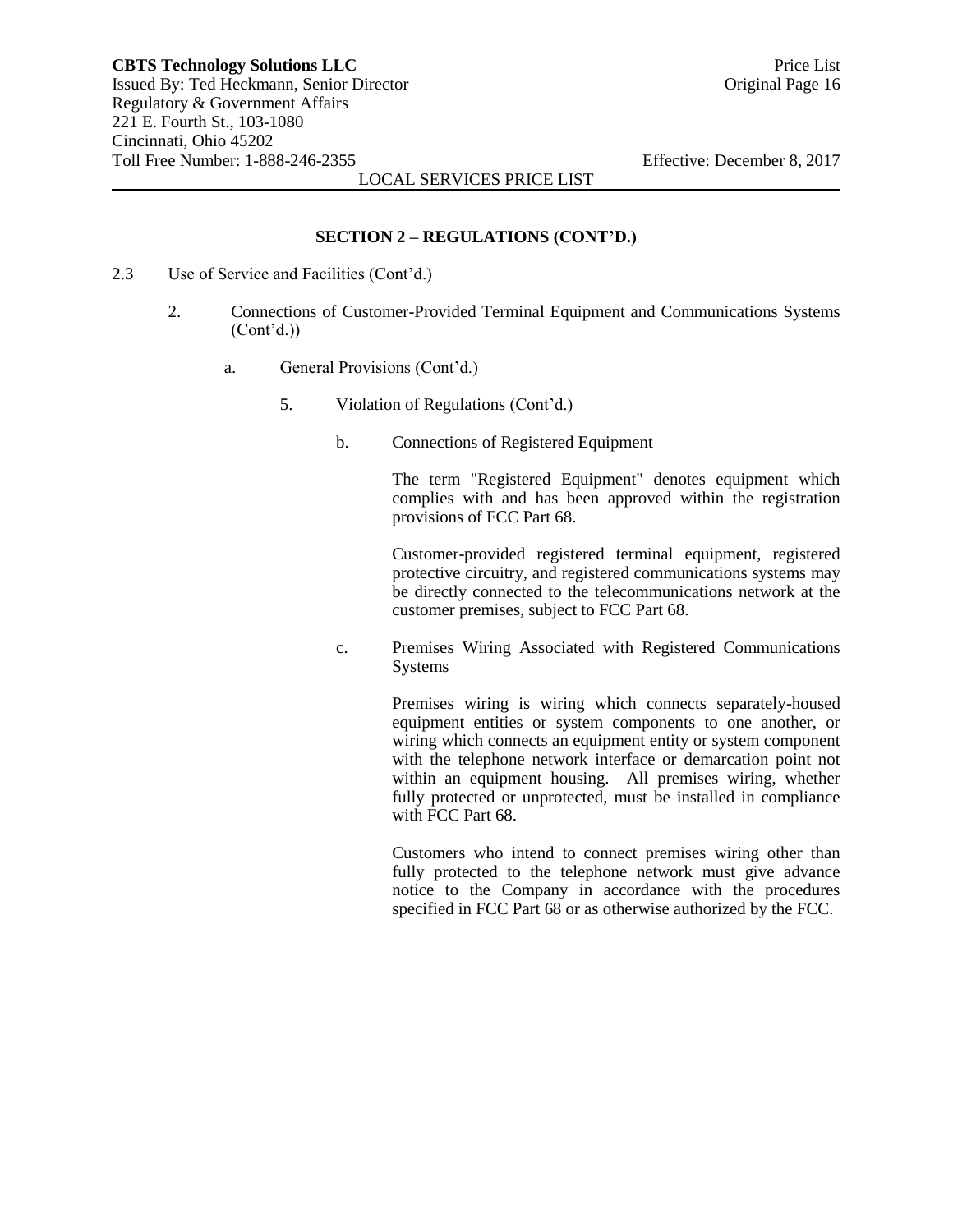# **SECTION 2 – REGULATIONS (CONT'D.)**

- 2.4 Establishment and Furnishing of Service
	- 1. Application for Service

The Company may refuse an application for service if objection is made by or on behalf of any governmental authority to furnishing the service.

An application for service becomes a contract upon the establishment of service. Neither the contract nor any rights acquired under it may be assigned or transferred in any manner except as specifically provided for in this price list. Requests for additional service, when established, become a part of the original contract, except that each item of additional service is furnished subject to payment of applicable charges.

If an applicant has an outstanding account with the Company, the Company reserves the right to reject application for service until the amount due for local services included in this price list has been paid in full.

A contract for service may be transferred to another individual, partnership, association, or corporation. No billing adjustment for local exchange service previously furnished will be made and the new customer must assume all outstanding indebtedness of the original customer. No charge applies to service transferred in accordance with these provisions.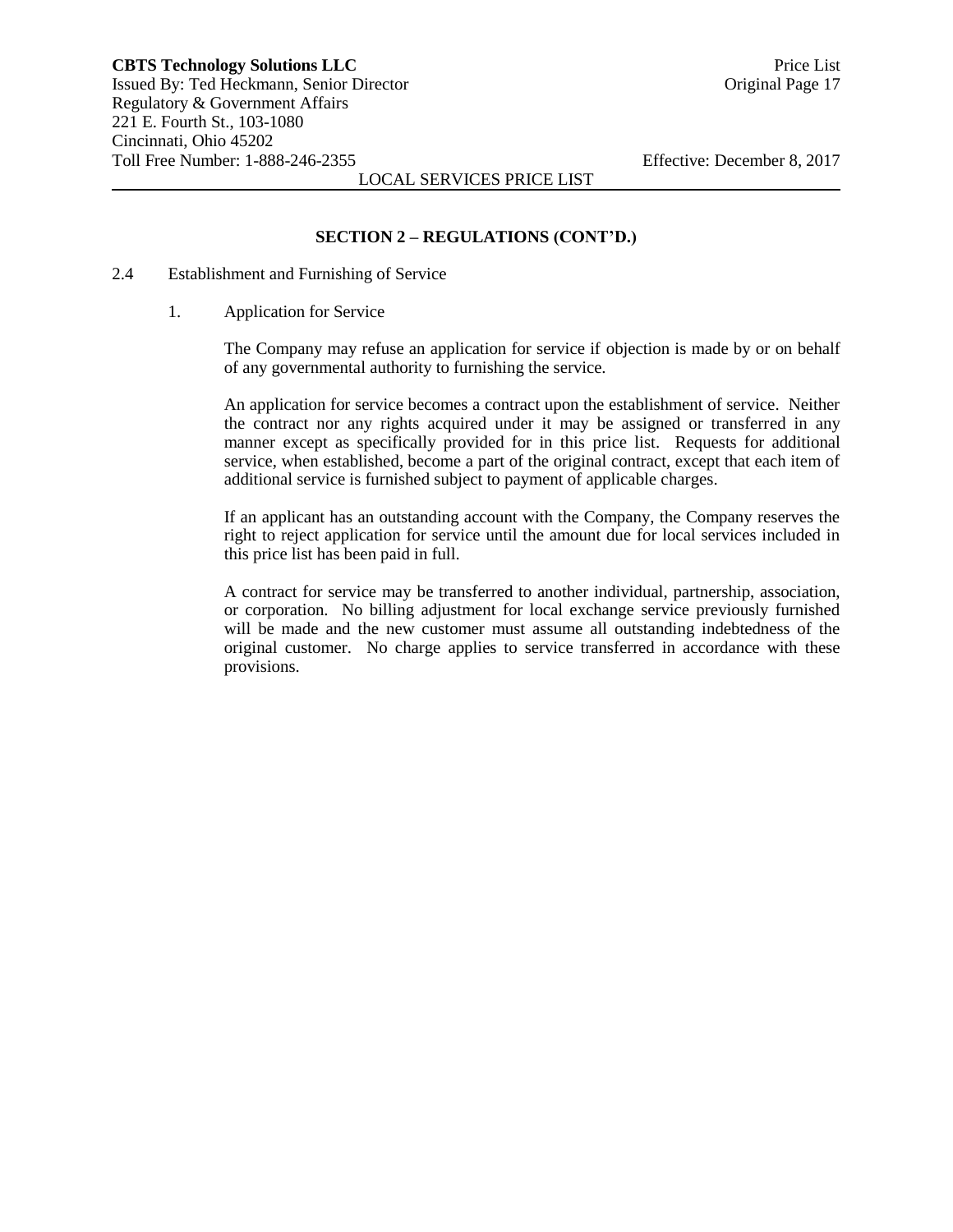## **SECTION 2 – REGULATIONS (CONT'D.)**

- 2.4 Establishment and Furnishing of Service (Cont'd.)
	- 2. Payment for Service
		- a. The customer is responsible for payment; monthly, or on demand, of all charges for facilities and services furnished the customer, including charges for services originated, or charges accepted, at such facilities. Charges are payable at the Telephone Company's Business offices or at any agency authorized to receive such payments.
		- b. Bills are rendered monthly and include charges for local service for the current service month.
		- c. Prior written notice will be given if service is to be temporarily denied or the contract terminated for the non-payment of any sum due in accordance with Paragraph D.5. following. Service will not be denied prior to five days from the date contained on said notice.
		- d. All service, provided to the same customer as one business service, regardless of the price list under which the service is provided, is considered one service for payment purposes. All service may be disconnected for non-payment even though payment is current for service provided under one or more price lists.
		- e. Where the Company provides billing inquiry service, customer inquiries relative to toll charges will be responded to promptly by the Company.
		- f. Where the inquiry service is provided by an IXC or its designated agent, the IXC or agent will be responsible for notifying the Company immediately regarding any bona fide dispute over outstanding toll charges, so that service will not be terminated during the investigation of the dispute.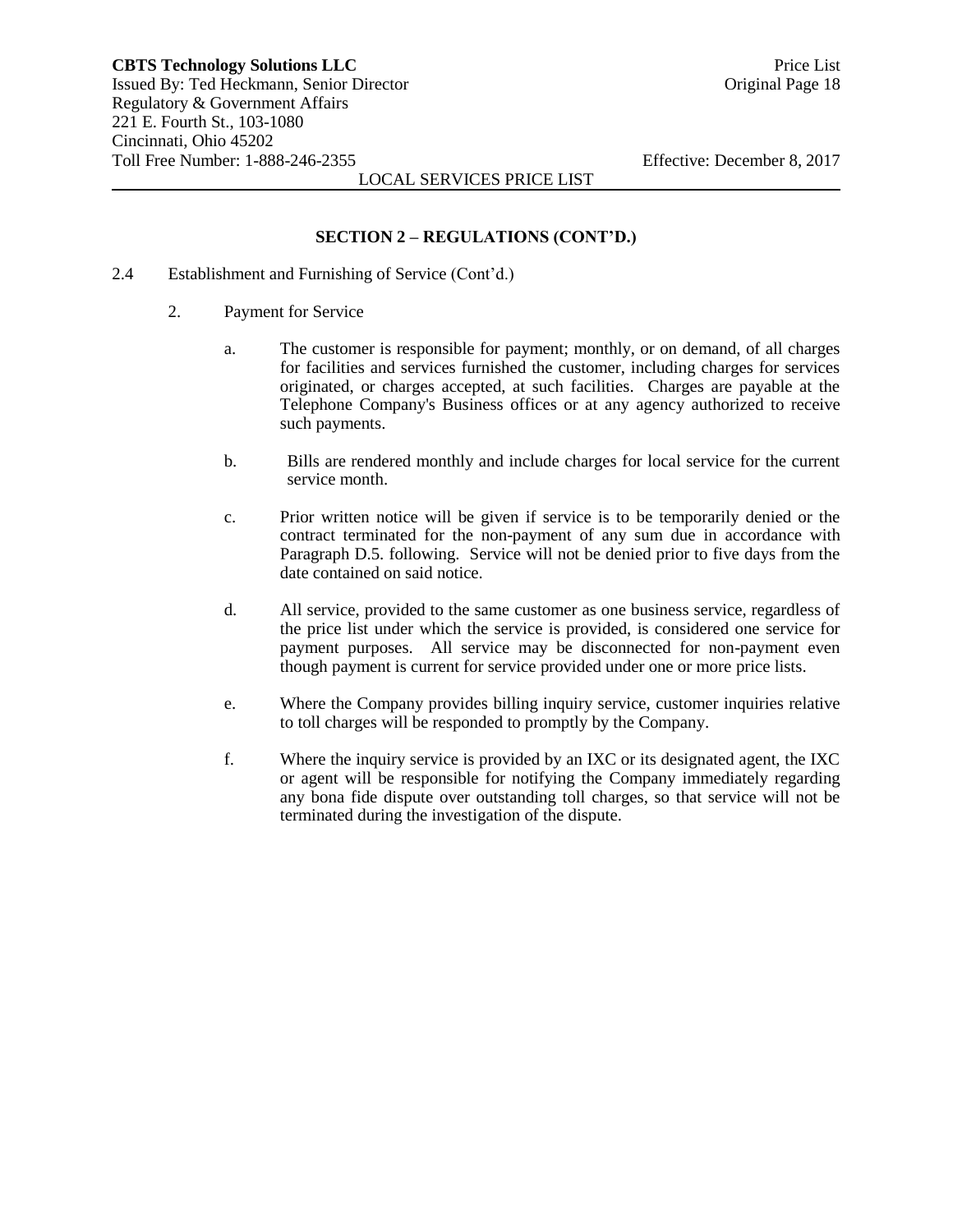#### **SECTION 2 – REGULATIONS (CONT'D.)**

- 2.4 Establishment and Furnishing of Service (Cont'd.)
	- 3. Payment for Service (Continued)
		- g. A subscriber who orders service or equipment installations, moves, or changes prior to the date of any increase in the one time charge applicable to such work will be subject to the one time charge in effect at the time the subscriber's order was received by the Company, provided the work is completed within the Company's normal installation interval in effect at the time the order was placed. However, if subsequent to the effective date of the increase in the one time charge, the completion of such work is delayed beyond the Company's normal installation interval and the delay is not caused by the Company, the subscriber will then be subject to the one-time charge in effect at the time the work is completed by the Company.
		- h. Insufficient Fund Checks

Customers will be charged \$30.00 on all checks issued to the Company which are returned due to insufficient funds. At the discretion of the Company, the insufficient funds check charge may be waived under appropriate circumstances (e.g. a bank error).

i. Late Payment Charge

Customers will be charged a late payment penalty in the amount of 1.5% per month on all delinquent amounts owed to the Company.

j. Deposits

The Company will not require advance deposits.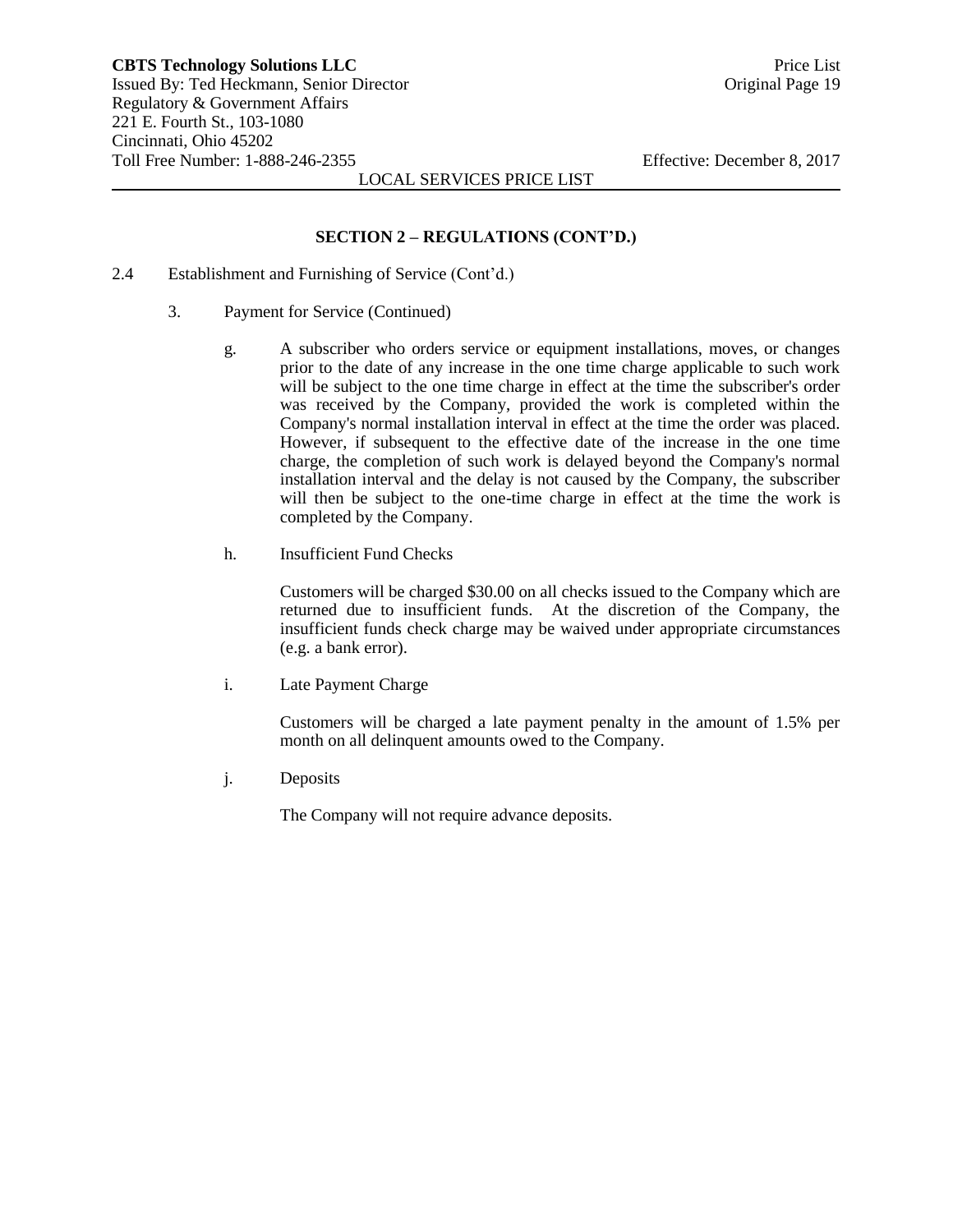#### **SECTION 2 – REGULATIONS (CONT'D.)**

- 2.4 Establishment and Furnishing of Service (Cont'd.)
	- 4. Denials or Disconnection and Restoral of Service
		- a. A written notice of discontinuance of service, with reason specified, will be sent fifteen (15) days prior to discontinuance followed by a second written notice five (5) days prior to disconnection of service or cancellation of an application without incurring any liability for any of the following reasons:
			- 1. Non-payment of any sum due to the Company for service for more than thirty days beyond the payment due date of the bill for such service;
			- 2. Violation of any regulation governing the service under this price list;
			- 3. Violation of any law, rule, or regulation of an government authority having jurisdiction over the service; or
			- 4. The Company is prohibited from furnishing services by order of a court or other government authority having jurisdiction.
			- 5. Customer uses equipment in such a manner as to adversely affect the Company's equipment or service to others.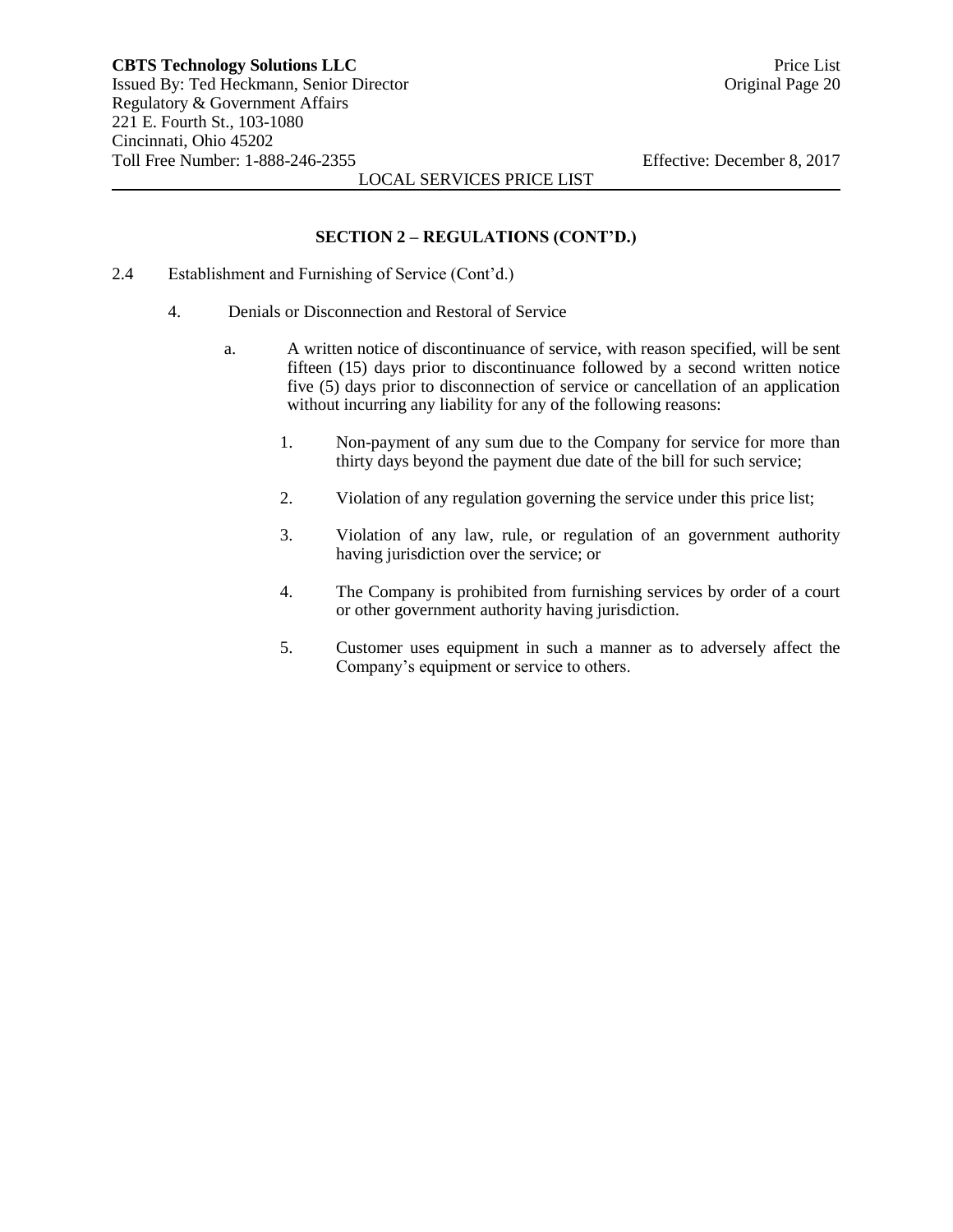#### **SECTION 2 – REGULATIONS (CONT'D.)**

- 2.4 Establishment and Furnishing of Service (Cont'd.)
	- 4. Denial or Disconnection and Restoral of Service (Cont'd.)
		- b. The Company reserves the right to discontinue or refuse service because of abuse or fraudulent use of service. Abuse or fraudulent use of service includes the use of service or facilities of the Company to transmit a message or to locate a person or otherwise to give or obtain information without payment of appropriate charges, or violation of any law or regulation pertaining to telecommunications service.
		- c. Service may not be refused, denied or disconnected for any of the following reasons:

1. Delinquency in payment for service by a previous occupant at the premises to be served;

- 2. Failure to pay any amount which, according to established payment dispute and resolution procedures, is in bona fide dispute;
- 3. Failure to pay directory advertising charges or any other non-regulated service charges including 900/700 or any "dial-it"-like service charges.
- 5. Special Equipment and Arrangements

Special equipment and arrangements requested by customers and not otherwise provided for in this price list may be furnished where possible, if not detrimental to any of the services furnished by the Company, at charges that are in addition to other applicable charges.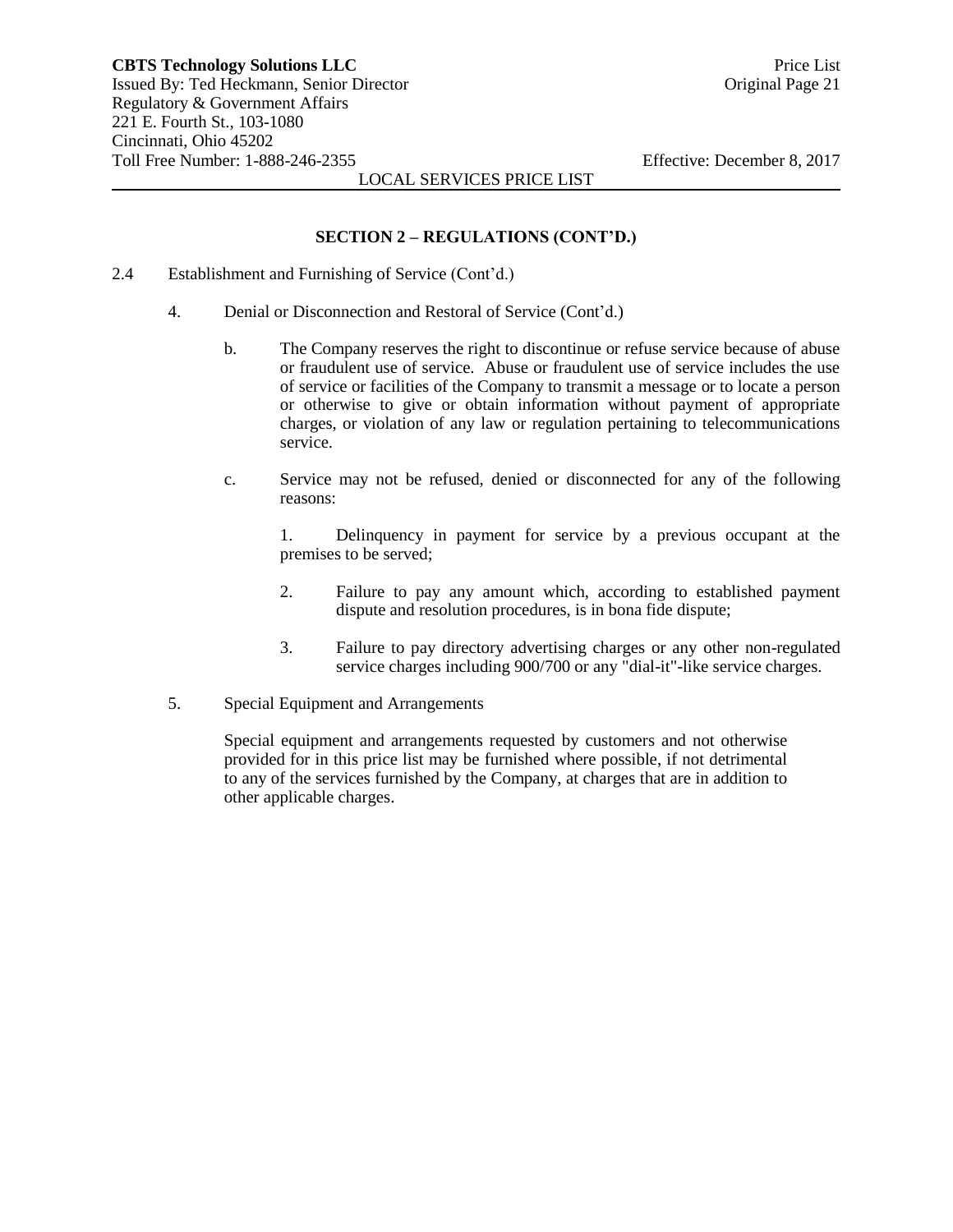#### **SECTION 2 – REGULATIONS (CONT'D.)**

#### 2.4 Establishment and Furnishing of Service (Cont'd.)

6. Overtime

For work performed outside the normal working hours of the Company at the request of the customer, the additional expense incurred by the Company is charged to the customer in addition to other charges which are applicable. In such cases, charges based on the cost of labor, materials, and other costs incurred by or charged to the Company will apply. The customer will be notified in advance if such charges may apply.

7. Individual Case Basis (ICB) Arrangements

In lieu of the rates otherwise set forth in this price list, rates and charges, including minimum usage, installation, special construction and recurring charges for the Company's services may be established at negotiated rates on an individual contract basis (ICB), taking into account the nature of the facilities and services, the costs of construction and operation, the volume of traffic, the length of service commitment by the Customer, and use of facilities by other customers. Such arrangements shall be considered Special Pricing Arrangements, the terms of which will be set forth in individual Customer contracts. However, unless otherwise specified, the terms, conditions, obligation and regulation set forth in this price list shall be incorporated into, and become a part of, said contract, and shall be binding on the Company and the Customer. Specialized rates or charges will be made available to similarly situated customers on a non-discriminatory basis.

In addition to any rate or charge established by the Carrier, the Customer will also be responsible for any recurring or nonrecurring charges imposed by local exchange telephone companies incurred by or on behalf of the Customer in establishing and maintaining service. Such charges may be billed by the Carrier or directly by the local exchange company, at the Carrier's option.

Upon completion of any contractual arrangements entered into under this section, the Company will file additional price list sheets as an amendment to this price list summarizing the services, rates, terms, conditions, and duration of the contract, and will make the contract itself available to the Commission upon the Commission's request. The Company reserves the right to protection from public disclosure of proprietary information contained in such contracts as allowed under law.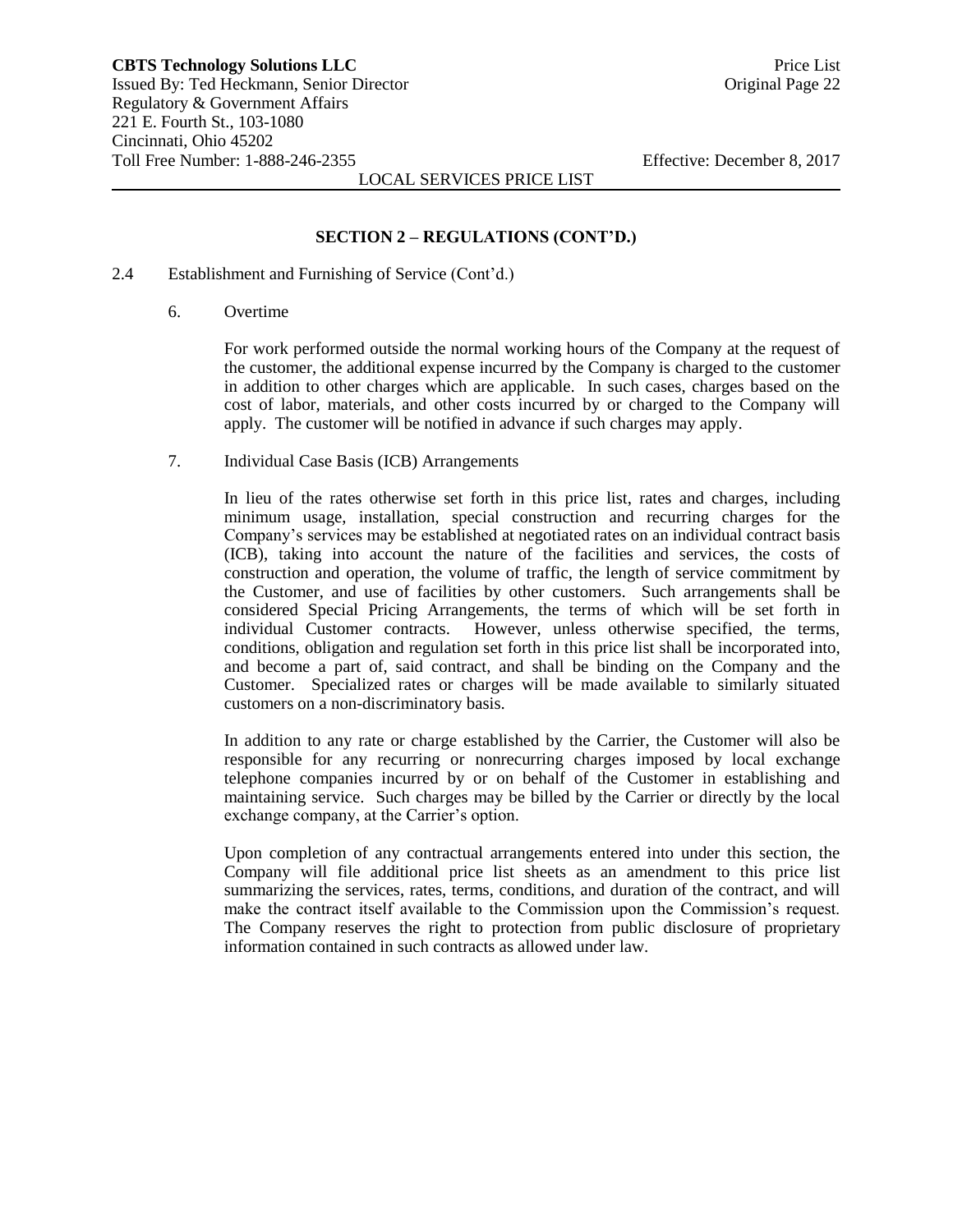#### **SECTION 2 – REGULATIONS (CONT'D.)**

- 2.4 Establishment and Furnishing of Service (Cont'd.)
	- 8. Telecommunications relay Service (TRS)

Enables deaf, hard-of-hearing or speech-impaired persons who use a text telephone or similar device, to communicate freely with the hearing population who do not use a text telephone. A Customer will be able to access the state provider to complete such calls. The Company does not impose any charge to end users for access to Telecommunications Relay Service. However, persons using this Service are liable for applicable per call/increment charges.

9. Provisions for Certain State and Local Taxes and Fees

There shall be added to the customer's bill, as a separate item, an amount equal to the customer's proportionate part of any license, occupation, franchise, or other similar tax or fee, now or hereafter agreed to or imposed upon the Company by state or local taxing authorities, whether imposed by ordinance, franchise agreement or otherwise, and whether imposed upon or measured by the gross receipts, net receipts or revenues of the Company. Such amount will be added to the bill of each customer who receives service within the territorial limits of the taxing authority. Where more than one such tax or fee is imposed, each of the amounts applicable to the customer shall be added to the customer's bill as a separately identified item.

2.5 Promotions

The Company may provide promotional offerings from time to time. The Company will notify the Idaho PUC ten (10) days in advance of the rates, terms & conditions of any such promotions.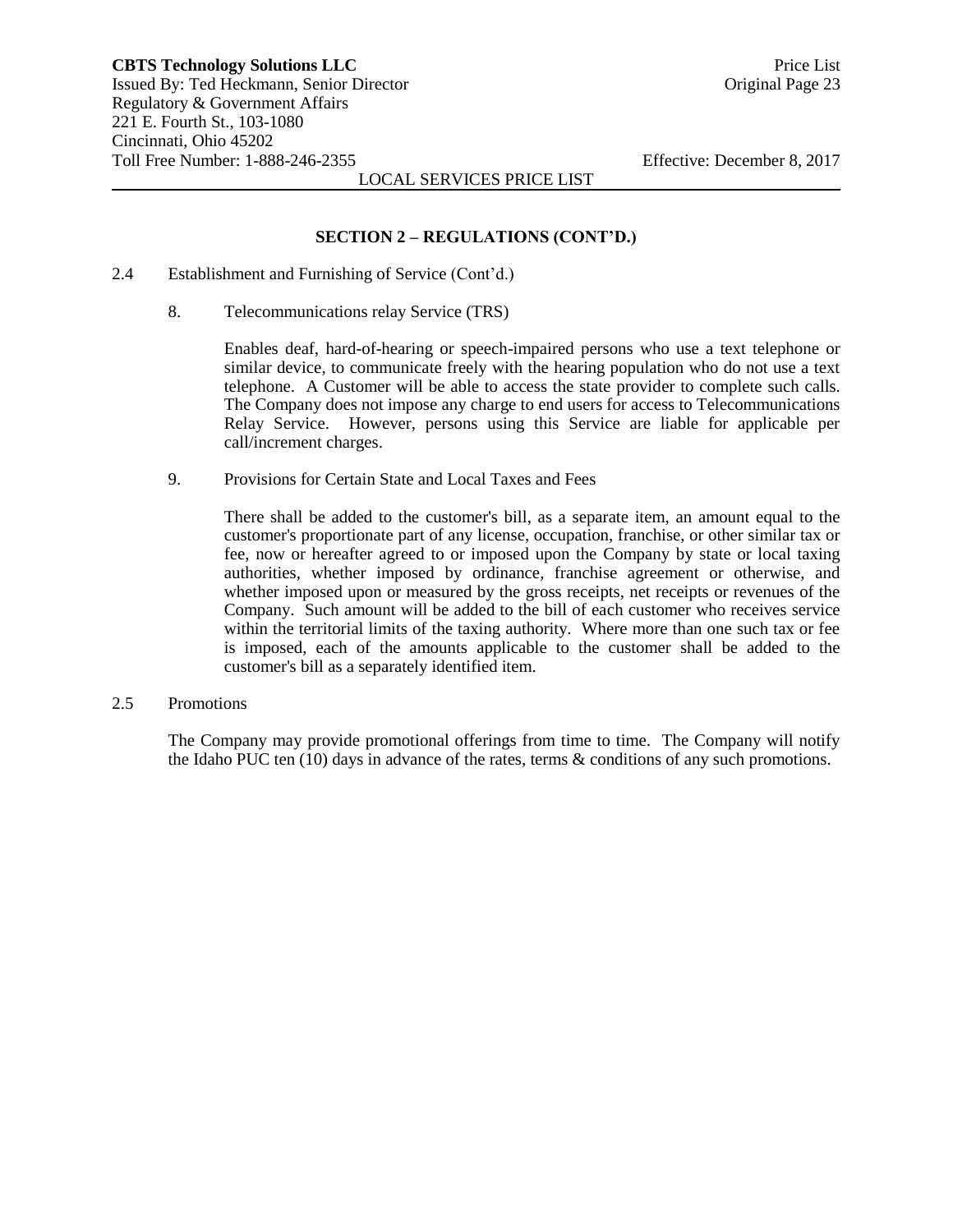#### **SECTION 2 – REGULATIONS (CONT'D.)**

2.6 Emergency Number 911 Service

This service is offered solely as an aid in handling assistance calls in connection with fire, police or other emergencies. The Company is not responsible for any losses, claims, demands, suits or any liability whatsoever, whether suffered, made, instituted or asserted by the Customer or by any other party or person for any personal injury to or death of any person or persons, and for any loss, damage or destruction of any property, whether owned by the Customer or others, caused or claimed to have been caused by : (1) mistakes, omissions, interruptions, delays, errors or other defects in the provision of this service, or (2) installation, operation, failure to operate, maintenance, removal, presence, condition, location or use of any equipment and facilities furnishing this service.

The Company is not responsible for any infringement or invasions of the right of privacy of any person or persons, caused or claimed to have been caused, directly or indirectly, by the installation, operation, failure to operate, maintenance, removal, presence, condition, occasion or use of emergency 911 service features and the equipment associated therewith, or by any services furnished by the Company including, but not limited to, the identification of the telephone number, address or name associated with the telephone used by the party or parties accessing emergency 911 service, and which arise out of the negligence or other wrongful act of the Company, the Customer, its Customers, agencies or municipalities, or the employees or agents of any one of them.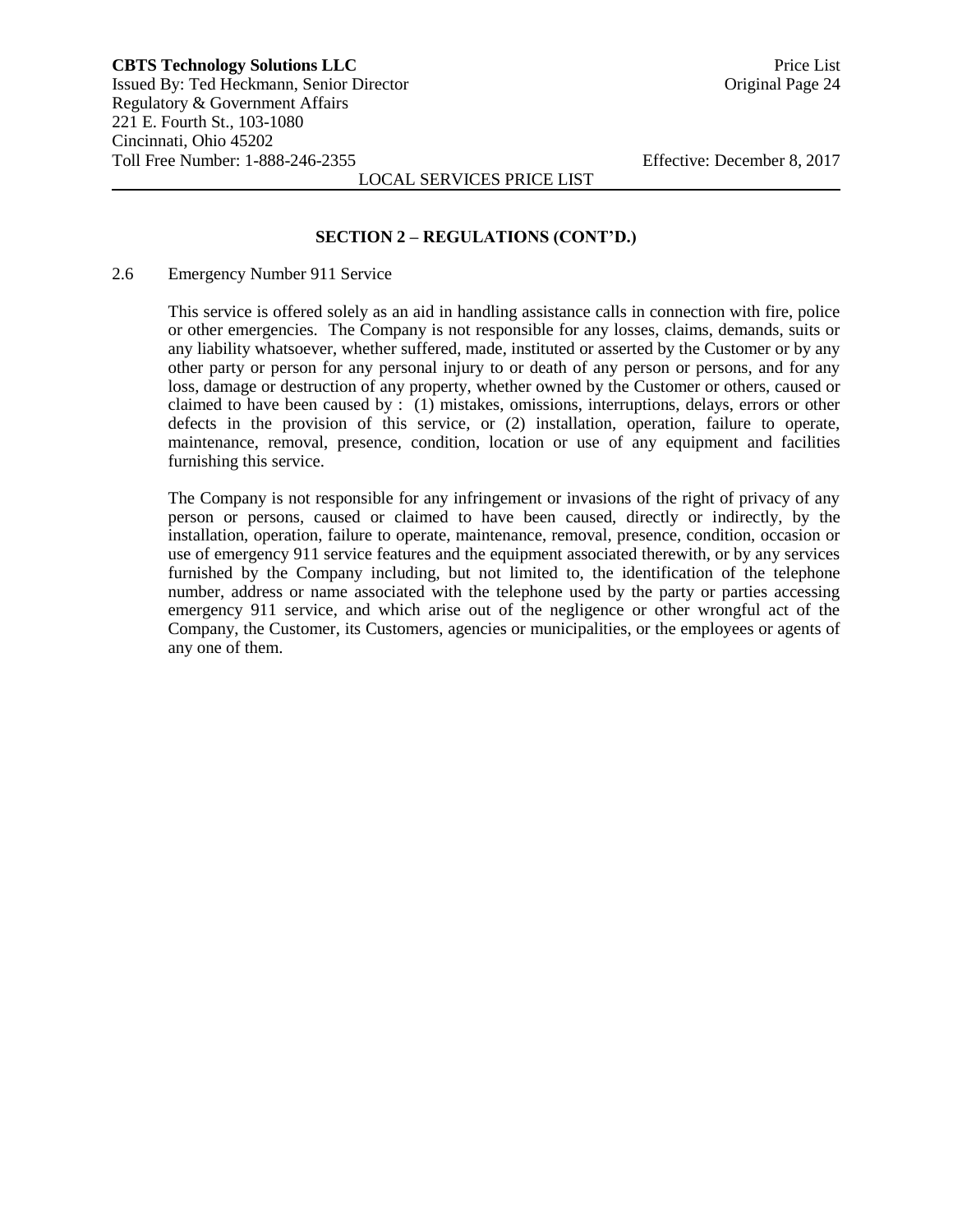#### **SECTION 3 – SERVICE DESCRIPTIONS**

#### 3.1 Directory Listings

#### 3.1.1. Terms and conditions

Listings are regularly provided in connection with local exchange service. At the request of the customer, the listing may be omitted from the directory and directory assistance records (Non-Published Service).

The rates and regulations specified in this section apply only to the alphabetical directory. The alphabetical directory is a list of telephone numbers of customers and others arranged alphabetically by surname, business, association, institution, or other nonresidence name.

The alphabetical directory is designed for the purpose of informing calling parties of the telephone number of customers and others listed in it. Accordingly, listings are intended solely for purposes of identification and are limited to information which is essential to such identification.

The Company does not publish a directory of subscriber listings. The Company, however, does arrange for the Subscriber's main billing number to be placed in the directory of the dominant local exchange carrier.

All Directory Listings, regardless of type, must conform to the specifications for the directories. The Company reserves the right to modify the listings to accommodate the space limitations in the directory. Not all listing types are available in all directories.

The Company may refuse a listing which does not constitute a legally authorized or adopted name, or any listing which in its opinion is likely to mislead or to deceive calling parties as to the identity of the listed party, or is intended for advertising purposes or is more elaborate than is reasonably necessary to identify the listed party. The listing of a service, commodity or trade name is not permitted except when such service, commodity or trade name is a part of the name under which the listed party conducts his or her business. The Company may, upon notifying the Customer, discontinue any listing found to be in violation of the foregoing regulations.

A descriptive term characterizing the listed party's business or purpose in a general way may be furnished (in abbreviated form) as a part of the listing, when desired and available. When the character of the listed party's business or purpose is apparent from the name under which it is conducted, a further designation is unnecessary and is not furnished.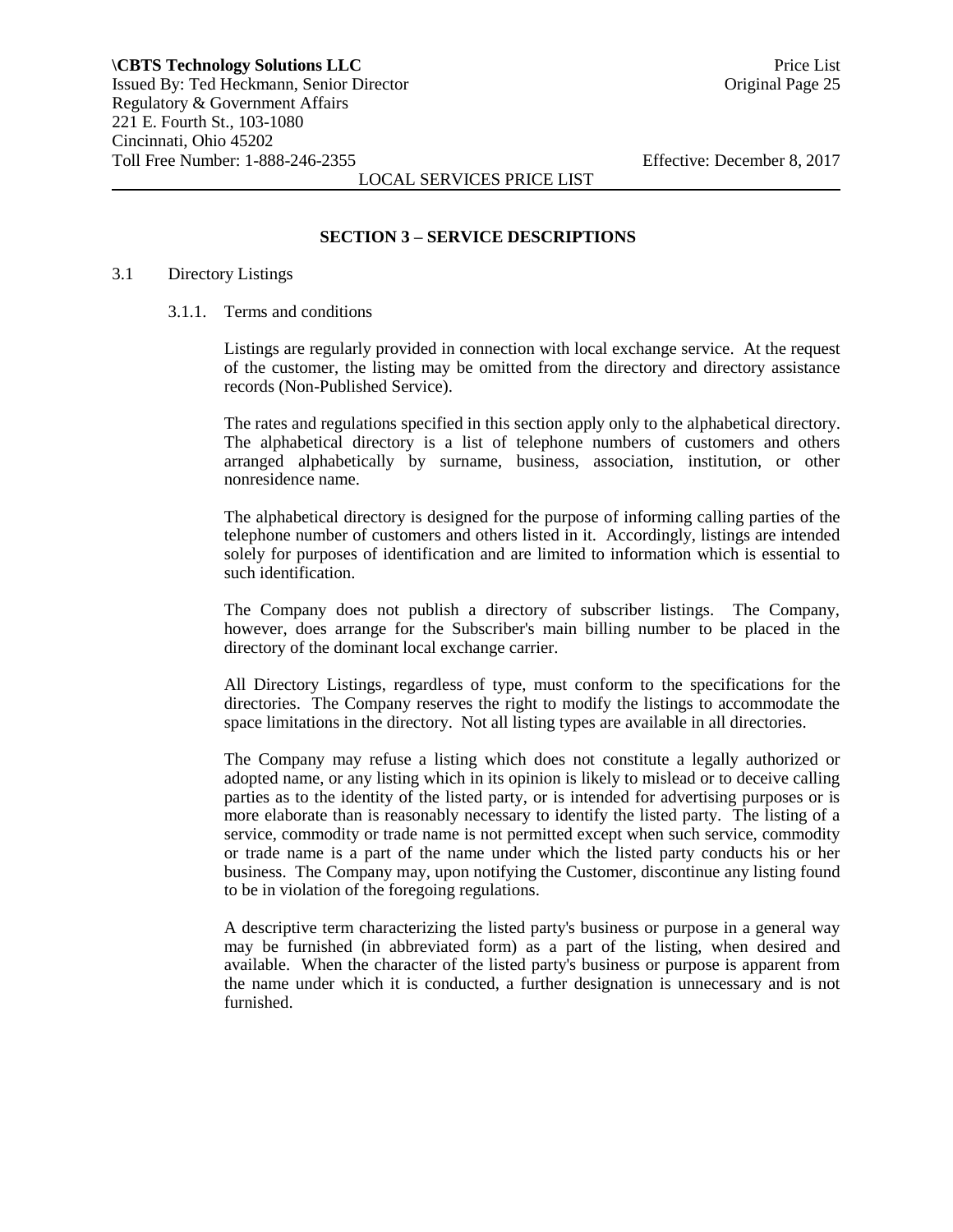#### **SECTION 3 – SERVICE DESCRIPTIONS (CONT'D.)**

#### 3.1 Directory Listings (Cont'd.)

3.1.1. Terms and conditions (Cont'd.)

Abbreviations may be used to limit the length of any listing when in the opinion of the Company, the clearness of the listing and the identification of the listed party is not impaired by use of abbreviations.

Non-Published Service customers forfeit non-address, non-list, or non-published service privacy when calling the Universal Emergency Number Service (911). The telephone number and address of the station from which the emergency call originates are passed to the Public Safety Answering Point along with the call-in order for emergency units to respond to the call.

Incoming calls to Non-Published Service customers will be completed by the Company only when the calling party places the call by number. The Company will adhere to this practice regardless of any claim of emergency the calling party may present.

The acceptance by the Company of the customer's request for Non-Published Service does not create any relationship or obligation, direct or indirect, to any person other than the Customer.

The Company makes every effort to safeguard the address and numbers of Non-Published Service customers. However, in the absence of gross negligence or willful misconduct, no liability will attach to the Company for damages arising from inadvertently publishing the address or telephone number of a Non-Published Service customer in the directory; or disclosing the number or address to any person. The customer indemnifies and saves the Company harmless against any and all claims for damages caused or claimed to have been caused, directly or indirectly, by the publication of the number of a Non-Published Service customer in the directory or otherwise disclosed, the Company's liability is limited to and satisfied by a refund of any monthly charges made by the Company.

Providing the name, address and/or telephone number of a Non-Published Service customer to the customer's primary interexchange carrier for billing purposes only, does not constitute publication or disclosure of the customer's name, number and/or address under this price list.

Interexchange carriers may not release the name, address, and/or telephone number of any Non-Published Service customer, except as follows:

- a. Use of name and address for the rendering the interexchange carrier's bill to the customer.
- b. Release of the telephone number only for purposes of detail billing.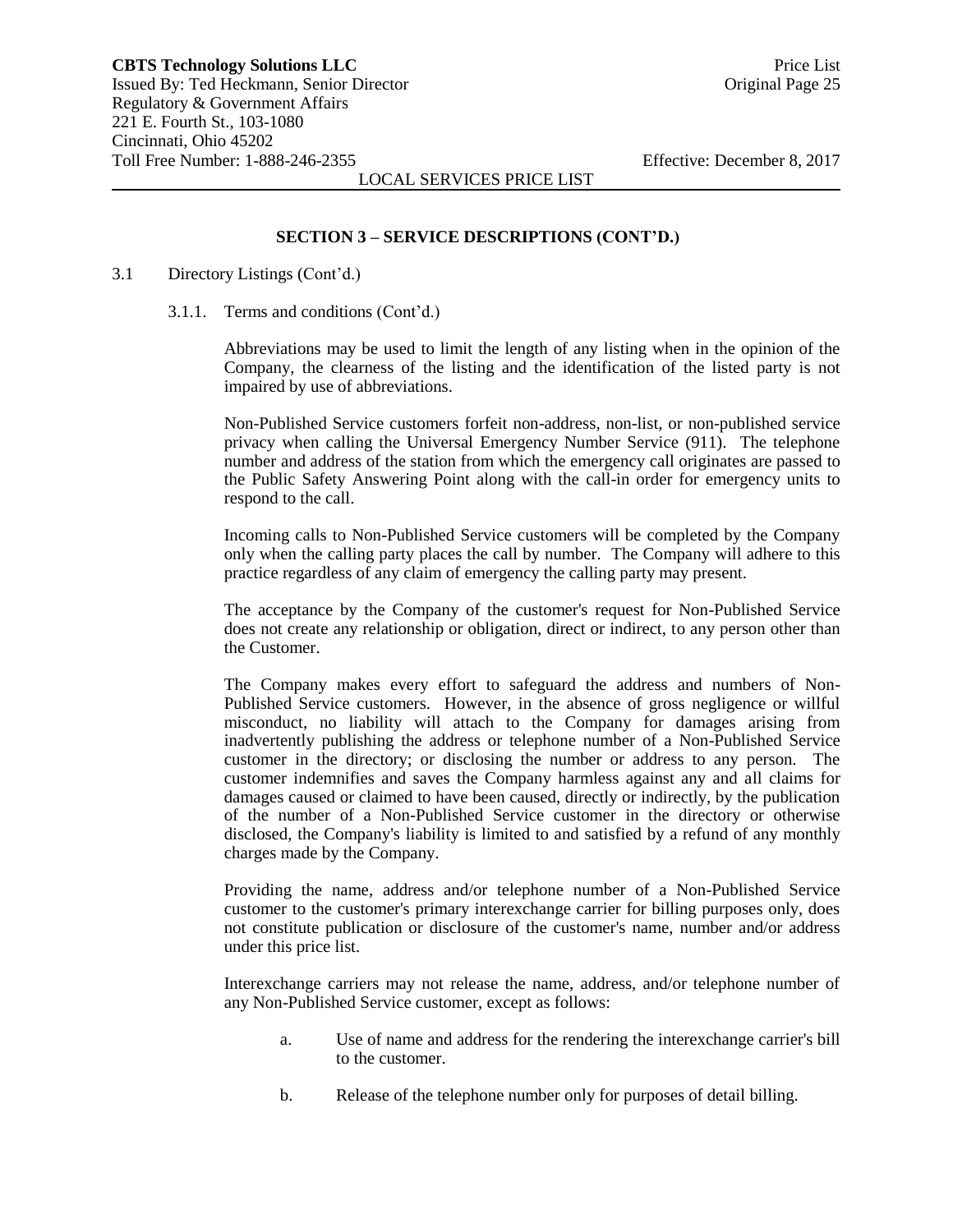## **SECTION 3 – SERVICE DESCRIPTIONS (CONT'D.)**

- 3.1 Directory Listings (Cont'd.)
	- 3.1.2. Definitions
		- a. Primary Listing

A primary listing is the listing furnished as a part of the local exchange service. It includes the name of the customer; a business, purpose, or other nonresidence designation when required; the address; and the telephone number.

b. Additional Listings

To be eligible for any type of additional listing, a customer must pay the appropriate monthly rate, if any, for a primary listing or its equivalent. Additional listings are listings which are similar to primary listings and furnished in addition to primary listings at the request of the customer.

c. Alternate Listings

Alternate listings are supplementary listings which usually follow a primary or regular additional listing and refer a calling party to other telephone numbers under certain conditions. The alternate telephone numbers may be those of other customers, subject to their consent.

d. Non-Published Service

Non-published listings are not printed in directories nor available from directory assistance. A nonpublished telephone service will be furnished, at the Customer's request providing for the omission or deletion of the Customer's telephone listing from the telephone directory and, in addition, the Customer's telephone listing will be omitted or deleted from the directory assistance records. Per Line Number Privacy will be provided when requested by the customer, to all non-published service customers at no monthly charge.

e. Foreign Listings

Where available, a listing in a phone directory which is not in the Customer's immediate calling area. The Customer will be charged the rates specified in the price list published by the specific exchange carrier providing the Foreign Listing.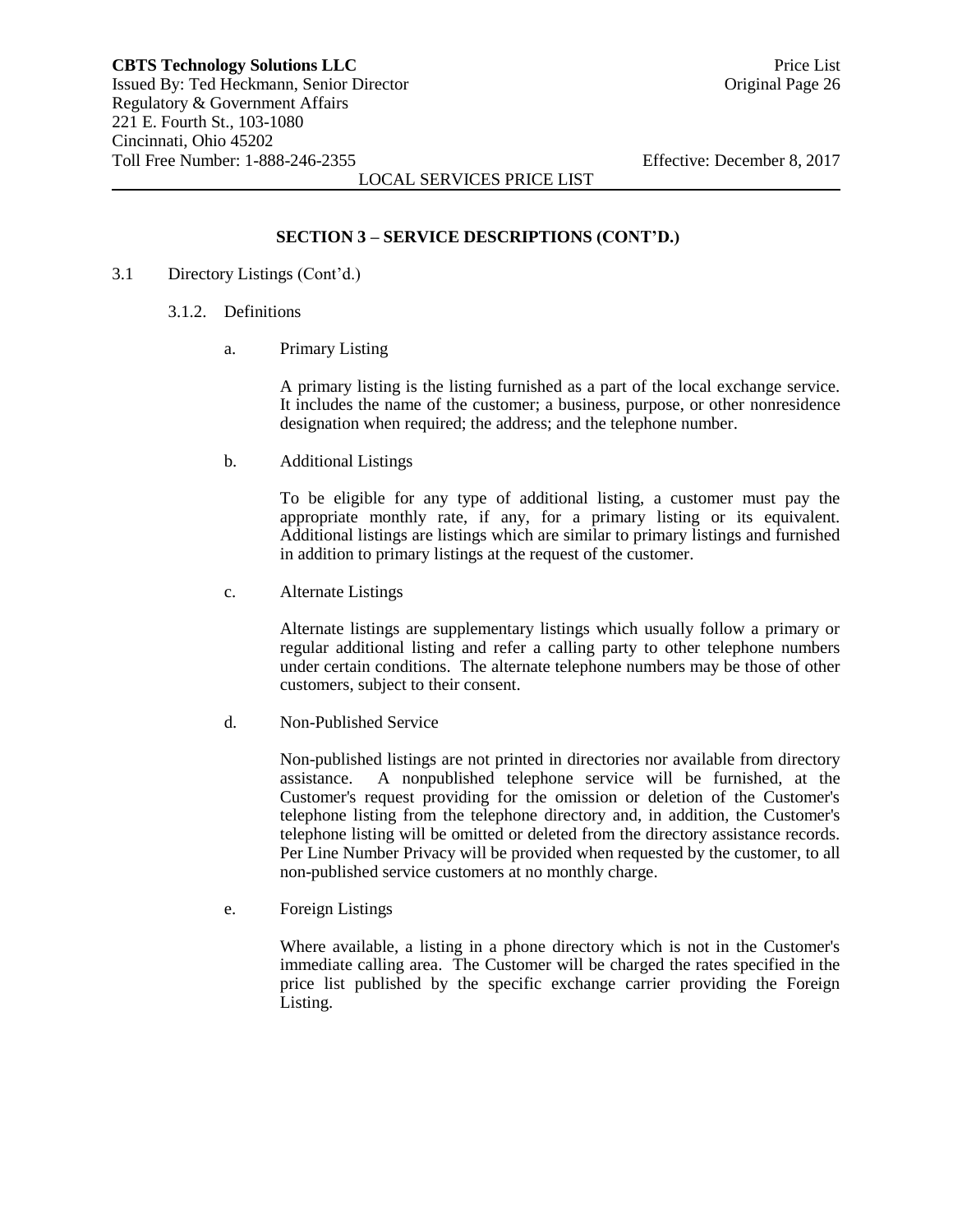#### **SECTION 3 – SERVICE DESCRIPTIONS (CONT'D.)**

#### 3.1.3 Directory Assistance

A Customer may obtain directory assistance in determining telephone numbers within its local calling area by calling the directory assistance operator. The directory assistance charges applies to each call regardless of whether or not the directory assistance operator is able to furnish the requested information.

- 3.1.4 Operator Assistance
	- 1. General Assistance: The Customer has the option to request general information from the operator, such as dialing instructions, county or city codes, area code information and Customer Service 800 telephone numbers, but does not request the operator to complete the call.
	- 2. Busy Line Verification and Interrupt Service, provides the Customer with the following options:
		- a. Busy Line Verification: Upon request of the calling party, the Company will determine if the line is clear or in use and report to the calling party.
		- b. Busy Line Verification with interrupt: The operator will interrupt the call on the called line only if the calling party indicates an emergency and requests interruption.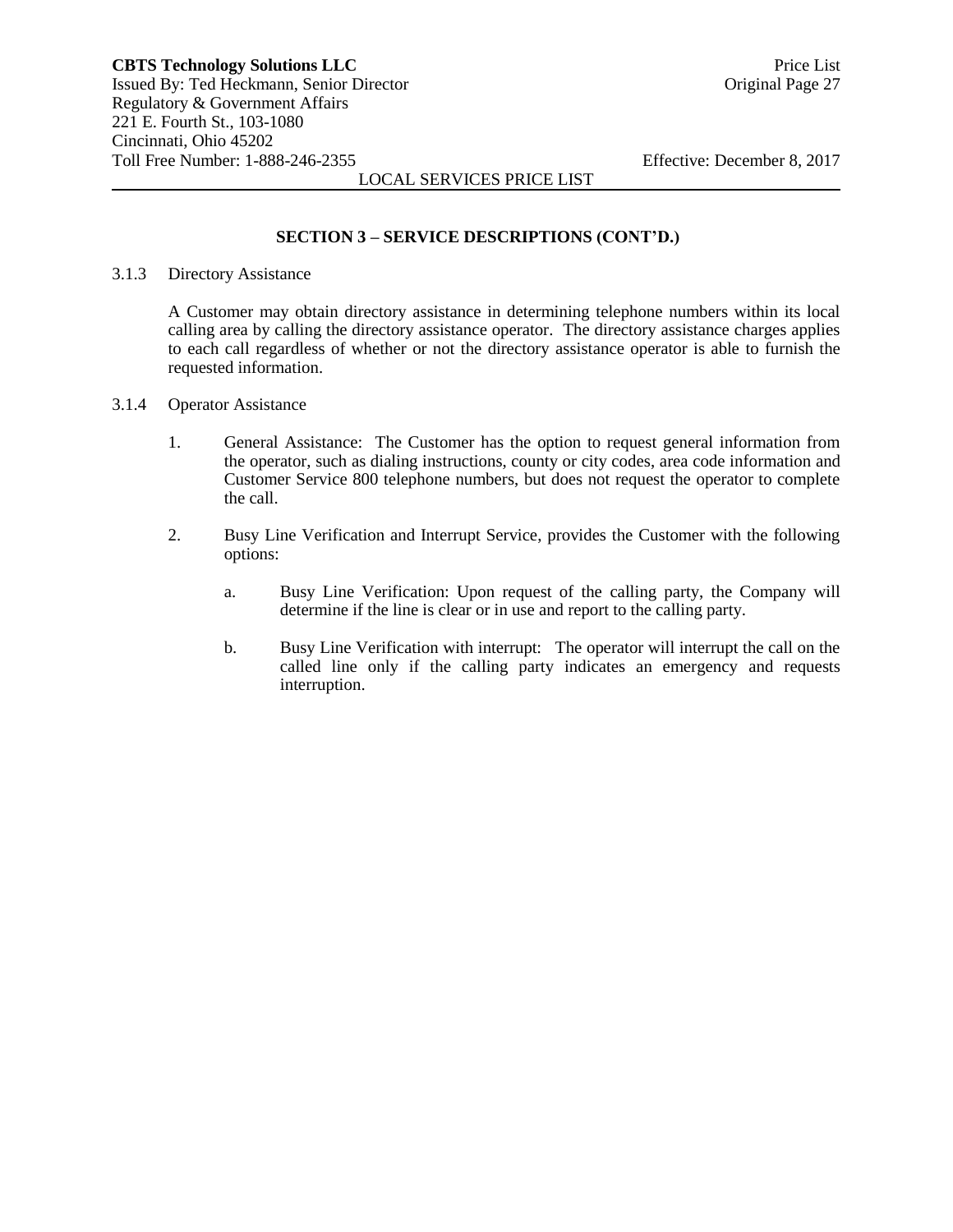#### **SECTION 3 – SERVICE DESCRIPTIONS (CONT'D.)**

#### 3.1.5 Business Access Lines

1. General

Business Access Lines may be purchased individually.

2. Terms and Conditions

Business Access Lines include the serving central office line equipment and all outside plant facilities including the network interface necessary to connect the serving central office to the customer's premises.

Business Access Lines provide access to and usage of 911 services where available, access to operator services and directory assistance, and access to telecommunications relays service.

Business Access Lines allow for presubscription to toll services and access to interexchange toll providers.

Business Access Lines provide unlimited local calling within the customer's local calling area. The local calling area shall be the same as the local calling areas of the facilitiesbased Carriers with whom a resale agreement exists between such Carrier and CBTS, unless stated otherwise in the price list.

Local exchange services are only available where facilities permit and may be subject to special construction charges.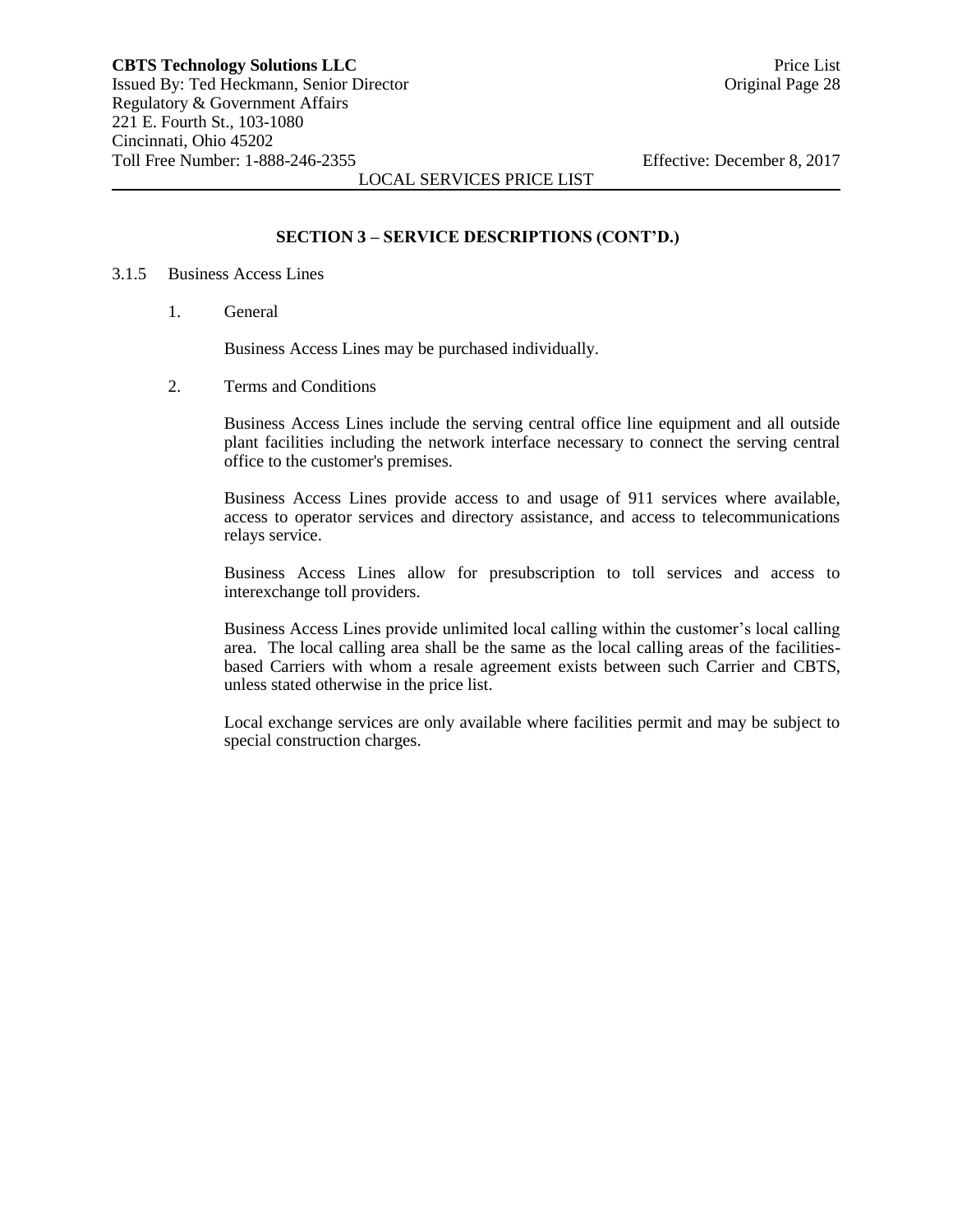#### **SECTION 3 – SERVICE DESCRIPTIONS (CONT'D.)**

- 3.1.6 Business Local Service Bundle
	- 1. General

Business Local Service Bundles provide a flat rate line with unlimited local calling, in combination with the value-added services listed below. Subscriber may select any or all of the features in a bundle, where available. The Customer must specify which features to include in the bundle at the time the order is placed. These bundles provide unlimited use of the optional features selected by the Customer to include in the bundle.

- 2. Regulations
	- a. Features associated with an individual Local Service bundle are per line. Features cannot be split between lines.

b. All charges (such as E-911 Service, taxes and other surcharges) normally associated with a flat rate line will be billed in addition to the Business Local Service Bundle charges.

- c. The nonrecurring charge associated with the Business Bundle applies when a customer installs new service, moves to a new address or changes the telephone number associated with the Business Bundle.
- 3. Service Description

Customers subscribing to the Business Local Service bundle may subscribe to any or all of the following features where available.

- a. Call Waiting allows a customer to control the treatment applied to incoming calls while the customer is off-hook on an existing call. While on an existing call, Call Waiting Deluxe notifies the customer of an incoming call with the call waiting tone.
- b. Calling Name and Number provides for the delivery of the listed name and telephone number associated with the calling party telephone number on incoming calls. This information is provided to the subscriber to Calling Name and Number service so that the information may be displayed on a customerprovided display device attached to the subscriber's line or telephone set.
- c. Voice Mail Support Package provides the combination of the Call Forwarding Busy, Call Forwarding Don't Answer, and Message Waiting Indicator services.
- d. Hunting is the process by which two or more exchange service lines, served from the same central office and furnished to the same customer, are grouped so that incoming calls overflow to the first non-busy line if the called line is busy. A busy signal is not given unless all the grouped lines are busy.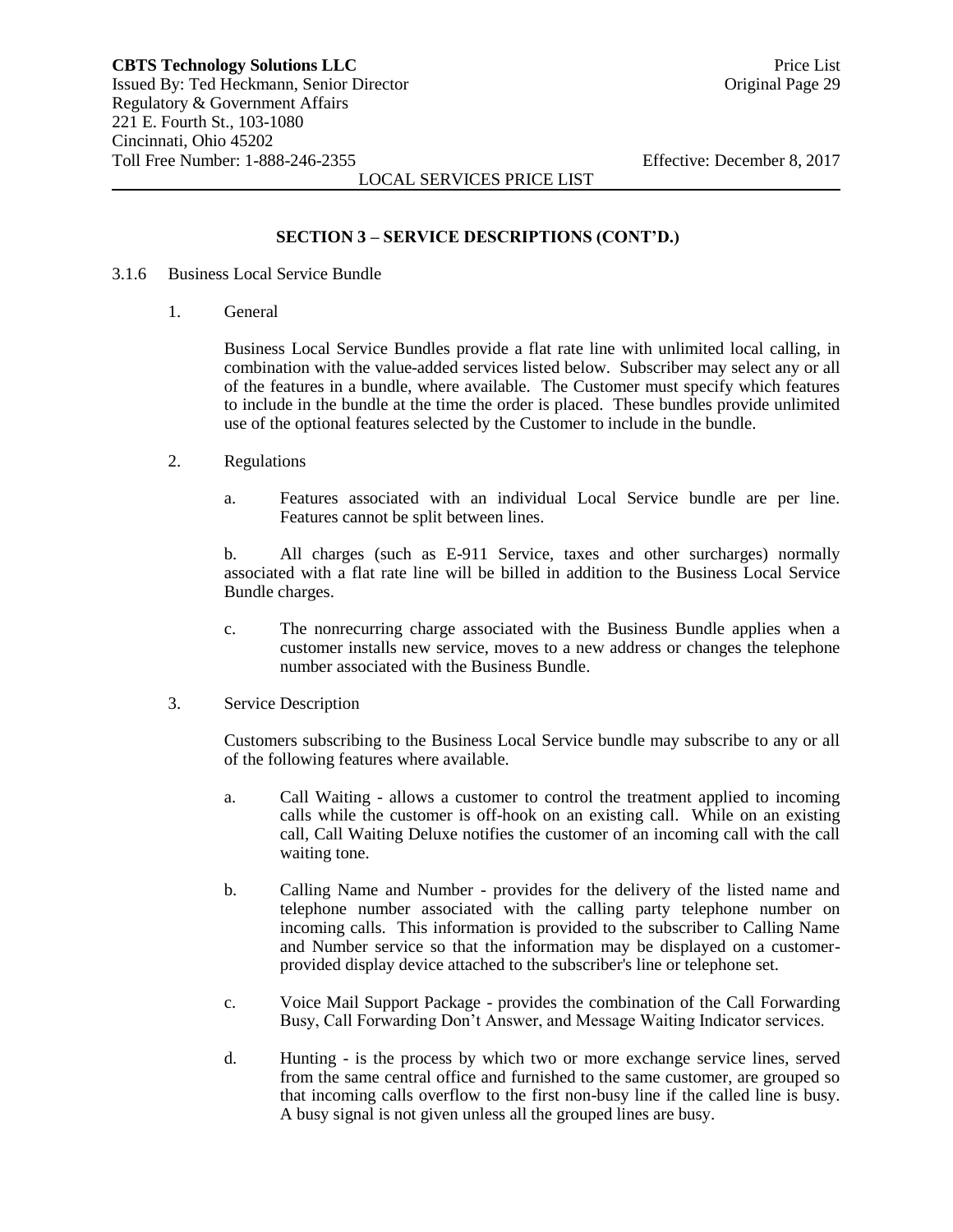#### **SECTION 3 – SERVICE DESCRIPTIONS (CONT'D.)**

#### 3.1.7 PRI Service

#### 1. Service Description

PRI Service is an ISDN local exchange service that provides a Customer with the ability to transmit and receive multiple voice and data circuit switched calls simultaneously over a single Primary Rate Facility. PRI Service is available from suitably equipped central offices and where suitable loop facilities exist.

PRI Service consists of a Primary Rate Facility and B-Channel Bearer Trunks and D-Channel Bearer Services. The Primary Rate Facility and the ISDN Bearer Trunks are not offered separately. Up to twenty-three B-Channels Bearer Trunks and one D-Channel Bearer Service may be provisioned on each access line. In addition, optional features may be purchased as specified in B.5 of this section.

PRI Service will provide transport of customer information over the 23 available B channels in the form of circuit-switched voice or data at speeds up to 64 Kbps. The basic service will include the 1.544 Mbps switched facility and the D-Channel Bearer Service. B-Channels will be ordered in addition to the Primary Rate Facility. All Bearer Trunk Channels use MF or DTMF signaling.

Dedicated B-Channel configuration: Dedicated trunk groups are the standard feature for PRI Service. Dedicated trunk groups must be assigned to handle one specific call type (examples: DID, DOD).

Two Way DID channels provide capability for two-way standard service and direct inward dialing service.

D-Channel configuration: Each Basic PRI service will include a dedicated D-Channel for signaling.

Only flat rate trunk channels are available.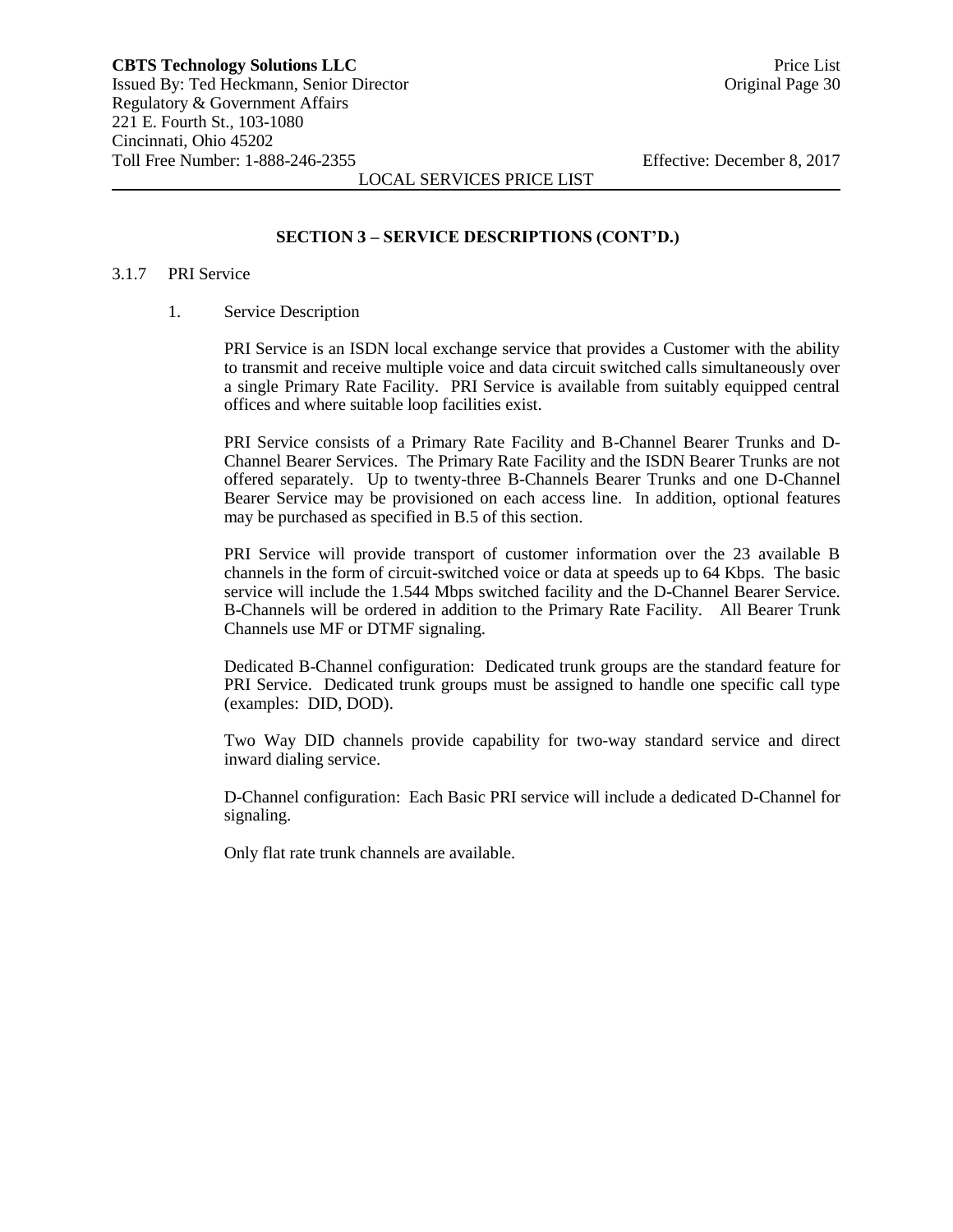## **SECTION 3 – SERVICE DESCRIPTIONS (CONT'D.)**

#### 3.1.7 PRI Service (Cont'd.)

- 2. Definitions
	- a. Primary Rate Facility

A Primary Rate Facility is a digital pipe from the Customer's location to the Company central office which transports one or more ISDN Bearer Trunks (b. and c. following). A Primary Rate Facility can carry up to twenty-three 64 Kbps B-Channel Bearer Trunks and one 64 Kbps D-Channel Bearer Service. All selected Bearer Trunks and Services can operate on the Primary Rate Facility simultaneously.

b. B-Channel Bearer Trunks

B-Channel Bearer Trunks define the types of traffic that the Primary Rate Facility will carry. A B-Channel Bearer Trunk is a 64 Kbps information channel used in conjunction with circuit-switched service. These trunks can be configured as 1-Way In, 1-Way Out, or 2-Way.

c. D-Channel Bearer Services

The D-Channel Bearer Service is a 64 Kbps signaling channel used to control associated B Channels. One D-Channel is required for each Primary Rate Facility, and is included in the Primary Rate Facility's monthly rate.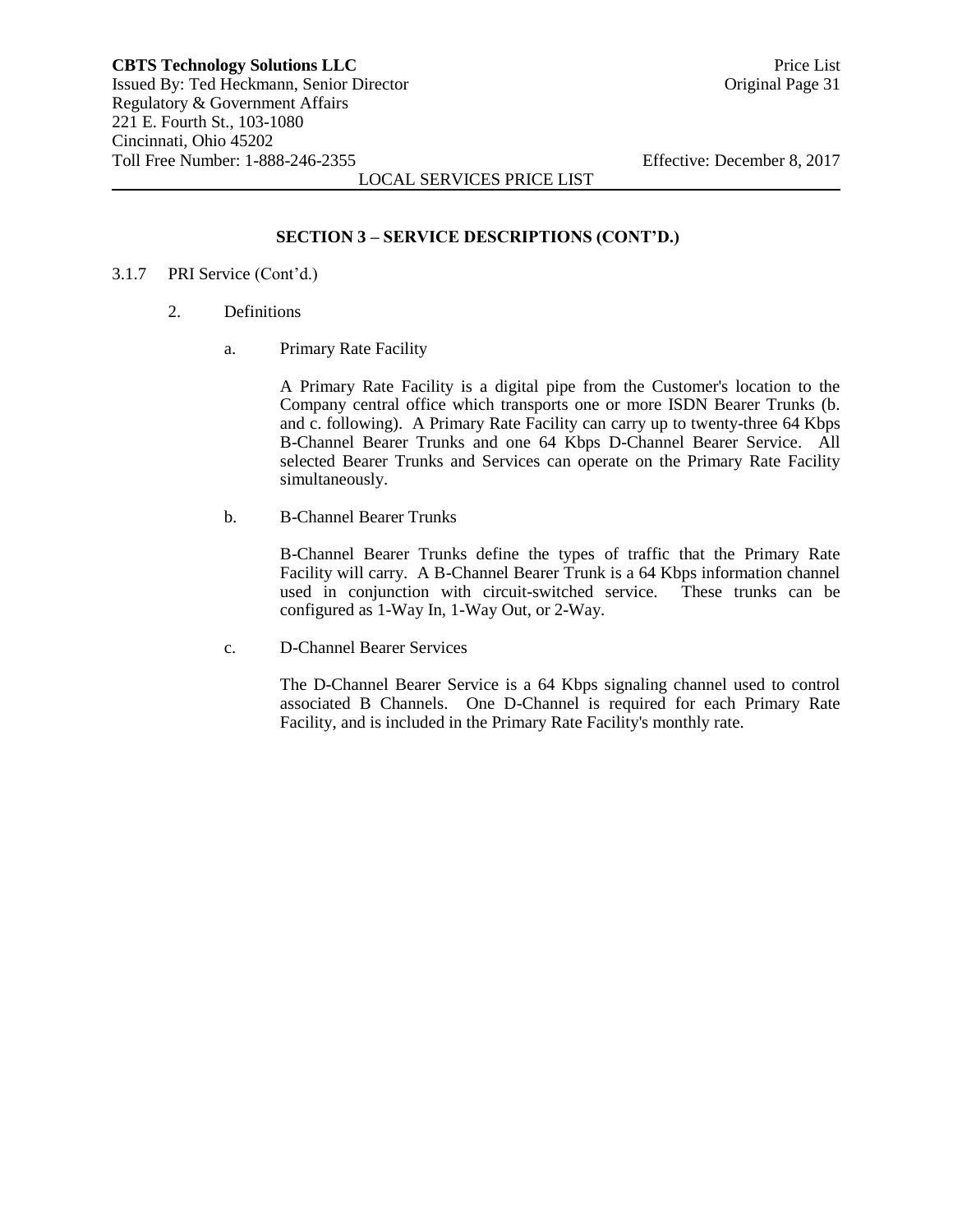#### **SECTION 3 – SERVICE DESCRIPTIONS (CONT'D.)**

#### 3.1.7 PRI Service (Cont'd.)

3. Regulations

PRI Service is furnished subject to the availability of suitable facilities and is only served from specially-equipped digital central offices.

Service from some central offices may not provide all of the features and functionality described in this section.

The minimum service period for PRI Service is twelve months.

The Customer must provide customer premises equipment that meets the technical requirements of the serving central office.

The Customer is responsible for providing power to all customer premises equipment (CPE) attached to the Primary Rate Facility.

The Customer must notify the Company when call type maximums and minimums are to be changed for the call-by-call feature. This is in order to maintain the proper provision of directory numbers and call control on the line.

When a customer transfers a call, the customer is responsible for any toll charges associated with the customer originated leg(s) of the call.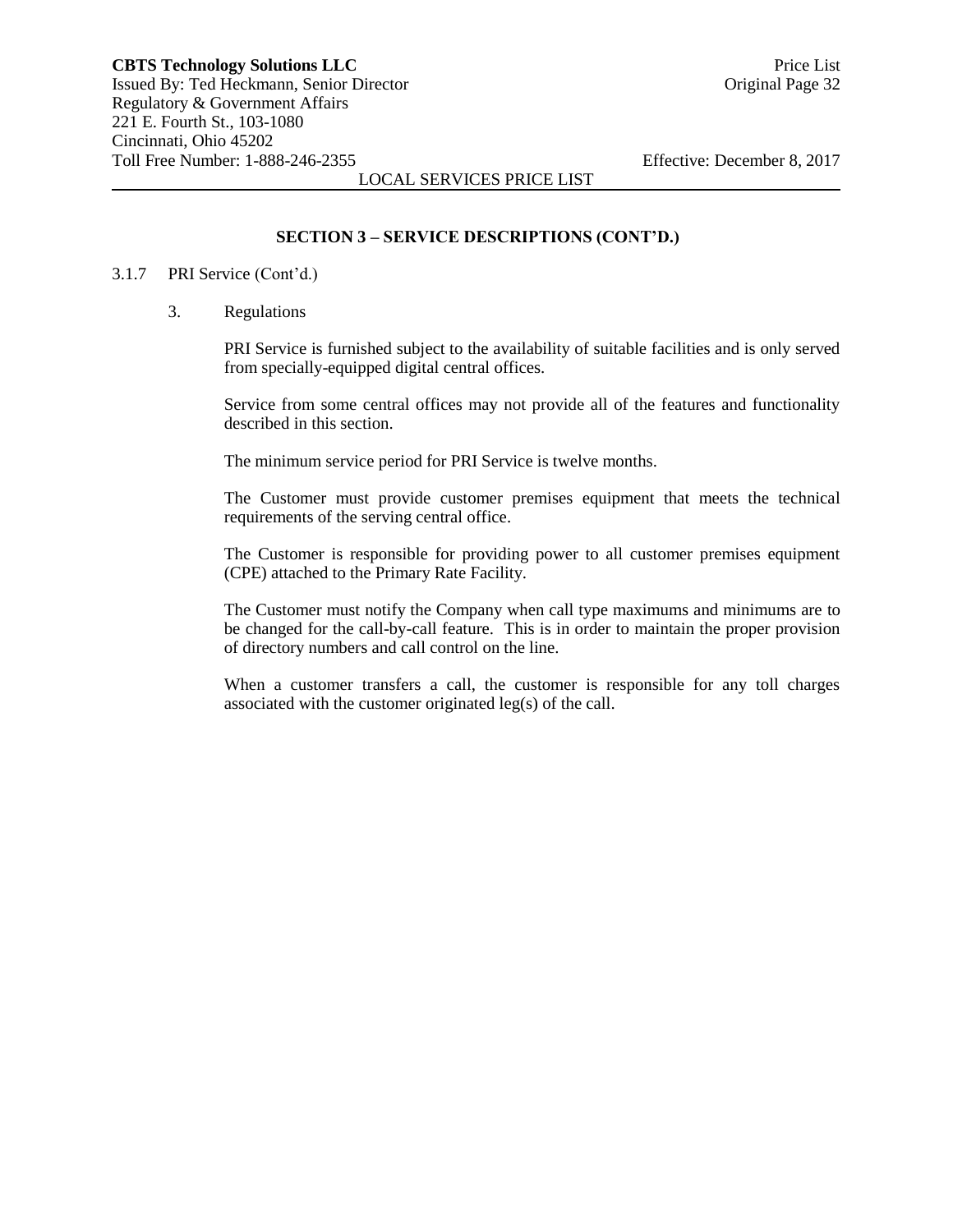# **SECTION 3 – SERVICE DESCRIPTIONS (CONT'D.)**

#### 3.1.7 PRI Service (Cont'd.)

4. PRI Service Optional Features

The following features are available to PRI Service customers at additional cost.

a. Call-By-Call Service Selection

This feature provides the option for B-Channels to be assigned into a flexible trunk group which can support different call types based on real-time traffic needs. Call-By-Call service selection also allows primary as well as secondary long-distance carriers to be established for the entire trunk group (e.g., Alternate Routing Arrangement).

b. Individual Calling Line Identification (ICLID)

This feature provides customer access to the calling party's number. Feature operation is dependent on customer premise equipment and technology in use at the calling party's serving office.

c. Direct Inward Dialing (DID)

This feature provides Direct Inward Dialing to a station. DID Termination rates will apply per B-Channel configured with this option. ISDN Primary Rate Interface Service DID Number Blocks are ordered with DID Terminations on the B-Channels

d. Back-up D-Channel

This feature provides a minimum of three or more Primary Rate Interface Service facilities terminating at the same customer premises to share one primary and one secondary (or Back-up) D-Channel. The number of Primary Rate Interface Service facilities that can be shared by this feature will be based upon the availability of central office and other network facilities, and will be subject to change on a central office by central office basis.

e. Channel Transfer Service

This feature allows the customer to transfer an incoming call to another line and then hang up leaving the other two parties on a two-way call and freeing up the customer's line for another call. The customer will be responsible for toll charges associated with the transferred call.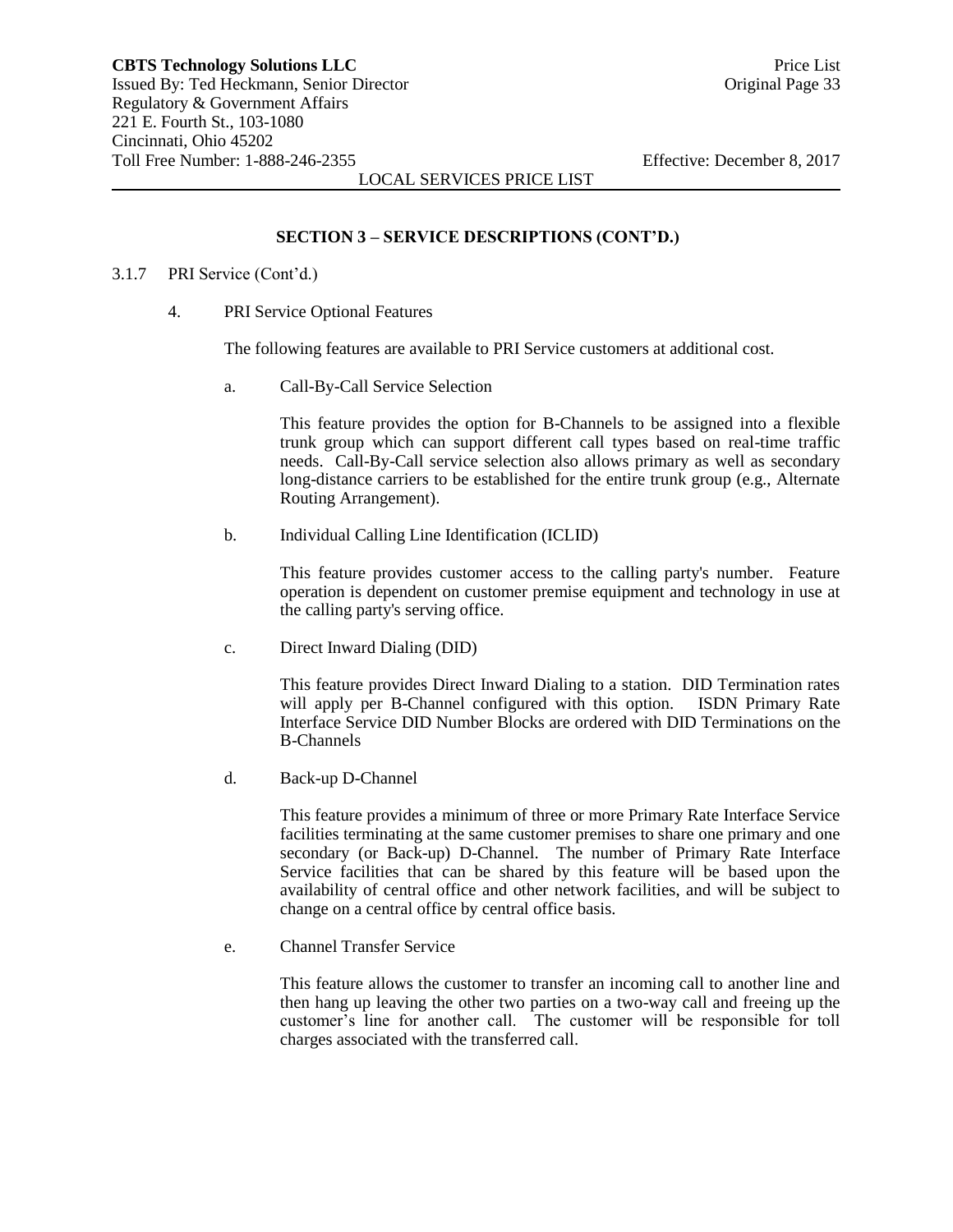#### **SECTION 4 – RATES AND CHARGES**

# 4.1 Directory Listings

 $4.3$ 

| Nonrecurring Charges (Per listing) |         |
|------------------------------------|---------|
| <b>Additional Listing</b>          | \$20.00 |
| Alternate Listings                 | \$20.00 |
| Non-Published Number               | \$20.00 |
| Foreign Listings                   | \$20.00 |
|                                    |         |

Nonrecurring Charges will be applied when service is established and when there are subsequent changes to the listing.

|     | <b>Monthly Recurring Charges:</b>                                                          |         |
|-----|--------------------------------------------------------------------------------------------|---------|
|     | <b>Additional Listing</b>                                                                  | \$4.50  |
|     | <b>Alternate Listings</b>                                                                  | \$4.50  |
|     | Non-Published Number                                                                       | \$2.00  |
|     | <b>Foreign Listings</b>                                                                    | \$4.50  |
| 4.2 | <b>DIRECTORY ASSISTANCE</b>                                                                |         |
|     | Each call to directory assistance will be charged as follows:                              | \$1.99  |
| 4.3 | <b>OPERATOR ASSISTANCE</b>                                                                 |         |
|     | <b>General Assistance</b>                                                                  | \$1.00  |
|     | <b>Busy Line Verification</b>                                                              | \$3.00  |
|     | <b>Busy Line Interrupt</b>                                                                 | \$5.00  |
| 4.4 | <b>BUSINESS ACCESS LINE</b>                                                                |         |
|     | <b>Monthly Recurring Charge:</b>                                                           | \$49.75 |
|     | <b>Non-Recurring Charges</b>                                                               |         |
|     | To establish or move an Business Access Line, per line                                     | \$50.00 |
|     | To change telephone number associated with a Business<br>Access Line, per telephone number | \$12.25 |
|     | To change billing arrangements associated with Business<br>Access Lines, per line          | \$12.25 |